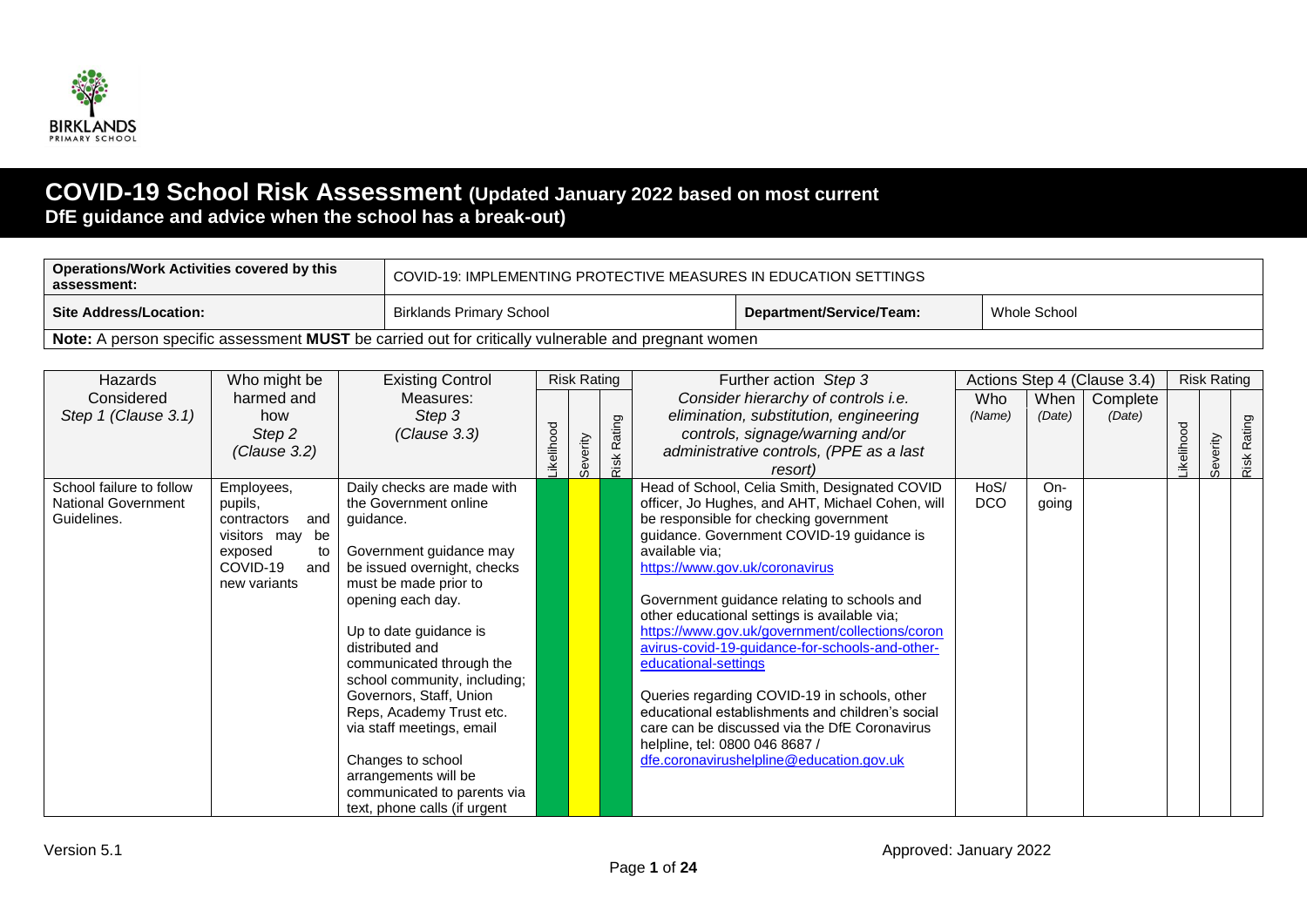| Hazards                                   | Who might be                          | <b>Existing Control</b>                                     | <b>Risk Rating</b> |          | Further action Step 3 |                                                                                                  |               | Actions Step 4 (Clause 3.4) |          | <b>Risk Rating</b> |          |             |
|-------------------------------------------|---------------------------------------|-------------------------------------------------------------|--------------------|----------|-----------------------|--------------------------------------------------------------------------------------------------|---------------|-----------------------------|----------|--------------------|----------|-------------|
| Considered                                | harmed and<br>how                     | Measures:<br>Step 3                                         |                    |          |                       | Consider hierarchy of controls i.e.                                                              | Who<br>(Name) | When<br>(Date)              | Complete |                    |          |             |
| Step 1 (Clause 3.1)                       | Step 2                                | (Clause 3.3)                                                |                    |          |                       | elimination, substitution, engineering<br>controls, signage/warning and/or                       |               |                             | (Date)   |                    |          |             |
|                                           | (Clause 3.2)                          |                                                             |                    |          |                       | administrative controls, (PPE as a last                                                          |               |                             |          |                    |          |             |
|                                           |                                       |                                                             | <b>ikelihood</b>   | Severity | Risk Rating           | resort)                                                                                          |               |                             |          | ikelihood          | Severity | Risk Rating |
|                                           |                                       | changes) and newsletter (if                                 |                    |          |                       |                                                                                                  |               |                             |          |                    |          |             |
|                                           |                                       | not urgent)                                                 |                    |          |                       |                                                                                                  |               |                             |          |                    |          |             |
|                                           |                                       | Changes to pupil                                            |                    |          |                       |                                                                                                  |               |                             |          |                    |          |             |
|                                           |                                       | arrangements / requirements                                 |                    |          |                       |                                                                                                  |               |                             |          |                    |          |             |
|                                           |                                       | to be communicated and                                      |                    |          |                       |                                                                                                  |               |                             |          |                    |          |             |
|                                           |                                       | reinforced via Head of<br>School and teachers               |                    |          |                       |                                                                                                  |               |                             |          |                    |          |             |
|                                           |                                       |                                                             |                    |          |                       |                                                                                                  |               |                             |          |                    |          |             |
| Pupil displays                            | Employees,                            | Staff able to recognise key                                 |                    |          |                       | NHS guidance relating to coronavirus symptoms                                                    | HoS/          | $On-$                       |          |                    |          |             |
| symptoms of COVID-19<br>whilst at school. | pupils,                               | COVID-19 symptoms in                                        |                    |          |                       | is available at:<br>https://www.nhs.uk/conditions/coronavirus-covid-                             | <b>DCO</b>    | going                       |          |                    |          |             |
|                                           | contractors<br>and<br>visitors may be | pupils.                                                     |                    |          |                       | 19/symptoms/                                                                                     |               |                             |          |                    |          |             |
|                                           | exposed<br>to                         | The Government stay at                                      |                    |          |                       |                                                                                                  |               |                             |          |                    |          |             |
|                                           | COVID-19.                             | home guidance MUST be                                       |                    |          |                       | Staff to be informed of the key symptoms of                                                      |               |                             |          |                    |          |             |
|                                           |                                       | followed if pupils become                                   |                    |          |                       | COVID-19 and procedure for dealing with<br>symptomatic pupils / other individuals via staff      |               |                             |          |                    |          |             |
|                                           |                                       | unwell with:<br>• A new continuous                          |                    |          |                       | meetings, briefings from the Head of School                                                      |               |                             |          |                    |          |             |
|                                           |                                       | cough,                                                      |                    |          |                       |                                                                                                  |               |                             |          |                    |          |             |
|                                           |                                       | A high temperature,                                         |                    |          |                       | Parents provided with information about key                                                      |               |                             |          |                    |          |             |
|                                           |                                       | or;                                                         |                    |          |                       | symptoms via newsletter. Informed of the<br>requirement to keep pupils at home if presenting     |               |                             |          |                    |          |             |
|                                           |                                       | A loss of or change<br>in their normal                      |                    |          |                       | with symptoms of COVID-19 and to contact NHS                                                     |               |                             |          |                    |          |             |
|                                           |                                       | sense of taste or                                           |                    |          |                       | 111 for advice.                                                                                  |               |                             |          |                    |          |             |
|                                           |                                       | smell (anosmia).                                            |                    |          |                       |                                                                                                  |               |                             |          |                    |          |             |
|                                           |                                       | A LFD test must be taken                                    |                    |          |                       | Symptomatic individuals must self-isolate for at<br>least 10 days and should arrange a test to   |               |                             |          |                    |          |             |
|                                           |                                       | and results shared with                                     |                    |          |                       | determine if they have COVID-19. Other                                                           |               |                             |          |                    |          |             |
|                                           |                                       | school.                                                     |                    |          |                       | members of their household should test daily for                                                 |               |                             |          |                    |          |             |
|                                           |                                       | Symptomatic child will be                                   |                    |          |                       | the next 7 days. The government stay at home                                                     |               |                             |          |                    |          |             |
|                                           |                                       | moved to the Medical                                        |                    |          |                       | quidance is available at:<br>https://www.gov.uk/government/publications/covi                     |               |                             |          |                    |          |             |
|                                           |                                       | <b>Isolation Room (former</b>                               |                    |          |                       | d-19-stay-at-home-guidance                                                                       |               |                             |          |                    |          |             |
|                                           |                                       | Head's office) which is used<br>as the isolation area until |                    |          |                       |                                                                                                  |               |                             |          |                    |          |             |
|                                           |                                       | parent arrives for collection.                              |                    |          |                       | Head of School (Celia Smith) and CDO/SBM (Jo                                                     |               |                             |          |                    |          |             |
|                                           |                                       |                                                             |                    |          |                       | Hughes) will be responsible for setting up the<br>isolation area. The following elements MUST be |               |                             |          |                    |          |             |
|                                           |                                       | Staff supervising pupils in                                 |                    |          |                       | included (wherever possible);                                                                    |               |                             |          |                    |          |             |
|                                           |                                       | isolation area MUST<br>maintain a distance of 2m.           |                    |          |                       | A room with a door that can be closed<br>$\bullet$                                               |               |                             |          |                    |          |             |
|                                           |                                       | Where this cannot be                                        |                    |          |                       | Supervision provided for pupil(s) in the                                                         |               |                             |          |                    |          |             |
|                                           |                                       | maintained (e.g. for a very                                 |                    |          |                       | isolation area.                                                                                  |               |                             |          |                    |          |             |
|                                           |                                       | young child or child with                                   |                    |          |                       |                                                                                                  |               |                             |          |                    |          |             |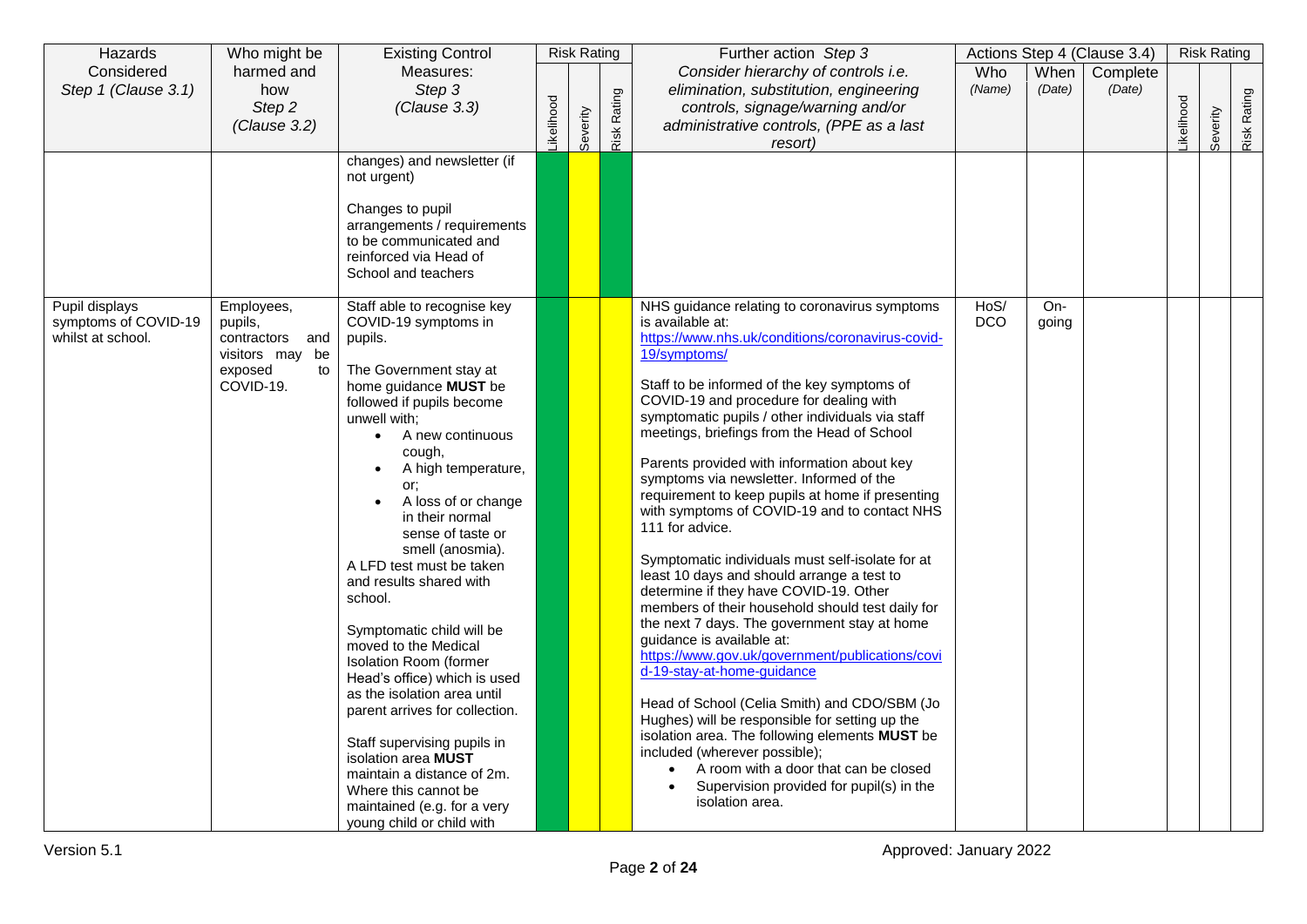| Hazards             | Who might be | <b>Existing Control</b>                          |           | <b>Risk Rating</b> |             | Further action Step 3                               |        |        | Actions Step 4 (Clause 3.4) |           | <b>Risk Rating</b> |             |
|---------------------|--------------|--------------------------------------------------|-----------|--------------------|-------------|-----------------------------------------------------|--------|--------|-----------------------------|-----------|--------------------|-------------|
| Considered          | harmed and   | Measures:                                        |           |                    |             | Consider hierarchy of controls i.e.                 | Who    | When   | Complete                    |           |                    |             |
| Step 1 (Clause 3.1) | how          | Step 3                                           |           |                    |             | elimination, substitution, engineering              | (Name) | (Date) | (Date)                      |           |                    |             |
|                     | Step 2       | (Clause 3.3)                                     |           |                    |             | controls, signage/warning and/or                    |        |        |                             |           |                    |             |
|                     | (Clause 3.2) |                                                  | ikelihood |                    | Risk Rating | administrative controls, (PPE as a last             |        |        |                             | ikelihood |                    | Risk Rating |
|                     |              |                                                  |           | Severity           |             | resort)                                             |        |        |                             |           | Severity           |             |
|                     |              | complex needs) PPE MUST                          |           |                    |             | A window available and opened for<br>$\bullet$      |        |        |                             |           |                    |             |
|                     |              | be worn.                                         |           |                    |             | ventilation.                                        |        |        |                             |           |                    |             |
|                     |              |                                                  |           |                    |             | Access to a separate bathroom, if                   |        |        |                             |           |                    |             |
|                     |              | Parent / Carer of                                |           |                    |             | possible (in case needed whilst awaiting            |        |        |                             |           |                    |             |
|                     |              | symptomatic child to be                          |           |                    |             | collection).                                        |        |        |                             |           |                    |             |
|                     |              | contacted and be collected                       |           |                    |             | An exit route – enabling symptomatic                |        |        |                             |           |                    |             |
|                     |              | immediately.                                     |           |                    |             | pupils to leave site with parents without           |        |        |                             |           |                    |             |
|                     |              | 999 will be called in an                         |           |                    |             | re-entering the child's main area of the            |        |        |                             |           |                    |             |
|                     |              | emergency, if anyone is                          |           |                    |             | school.<br>A cleaning regime to prevent cross       |        |        |                             |           |                    |             |
|                     |              | seriously ill, injured or their                  |           |                    |             | $\bullet$<br>contamination between individuals      |        |        |                             |           |                    |             |
|                     |              | life is at risk.                                 |           |                    |             | required to use the isolation area (and             |        |        |                             |           |                    |             |
|                     |              |                                                  |           |                    |             | bathroom (if used).                                 |        |        |                             |           |                    |             |
|                     |              | If employees have specific                       |           |                    |             | Signage displayed to indicate the                   |        |        |                             |           |                    |             |
|                     |              | concerns about their or                          |           |                    |             | isolation area advising "no entry".                 |        |        |                             |           |                    |             |
|                     |              | others health, they should be                    |           |                    |             | A record <b>MUST</b> be kept of everyone the        |        |        |                             |           |                    |             |
|                     |              | directed to the Public Health                    |           |                    |             | person has been in contact with and                 |        |        |                             |           |                    |             |
|                     |              | England advice or ring NHS                       |           |                    |             | monitor for 7 days.                                 |        |        |                             |           |                    |             |
|                     |              | 111. The GP, pharmacy,<br>urgent care centres or |           |                    |             |                                                     |        |        |                             |           |                    |             |
|                     |              | hospitals will be avoided.                       |           |                    |             | If it is not possible to isolate individuals, they  |        |        |                             |           |                    |             |
|                     |              |                                                  |           |                    |             | MUST be moved to an area which is at least 2m       |        |        |                             |           |                    |             |
|                     |              | The area around the pupil                        |           |                    |             | away from other people.                             |        |        |                             |           |                    |             |
|                     |              | with symptoms MUST be                            |           |                    |             | When a child becomes unwell and supervising a       |        |        |                             |           |                    |             |
|                     |              | cleaned with disinfectant                        |           |                    |             | distance of 2m can't be maintained within the       |        |        |                             |           |                    |             |
|                     |              | after they have left to reduce                   |           |                    |             | isolation area, the following PPE MUST be worn:     |        |        |                             |           |                    |             |
|                     |              | the risk of passing the                          |           |                    |             | • A fluid-resistant surgical face mask              |        |        |                             |           |                    |             |
|                     |              | infection on to other people.                    |           |                    |             | If contact with the child is required, then the     |        |        |                             |           |                    |             |
|                     |              | The Government guidance                          |           |                    |             | following PPE MUST be worn:                         |        |        |                             |           |                    |             |
|                     |              | for cleaning non-healthcare                      |           |                    |             | Disposable gloves<br>$\bullet$                      |        |        |                             |           |                    |             |
|                     |              | settings MUST be followed.                       |           |                    |             | Disposable apron                                    |        |        |                             |           |                    |             |
|                     |              | Waste (i.e. used tissues,                        |           |                    |             | Fluid-resistant surgical face mask<br>$\bullet$     |        |        |                             |           |                    |             |
|                     |              | disposable cloths,                               |           |                    |             | If there is a risk of fluids entering the eye (e.g. |        |        |                             |           |                    |             |
|                     |              | disposable gloves) used                          |           |                    |             | coughing, spitting or vomiting), then the following |        |        |                             |           |                    |             |
|                     |              | during suspected COVID-19                        |           |                    |             | PPE MUST be worn:                                   |        |        |                             |           |                    |             |
|                     |              | cases MUST be managed                            |           |                    |             | Disposable gloves<br>$\bullet$                      |        |        |                             |           |                    |             |
|                     |              | by:                                              |           |                    |             | Disposable apron                                    |        |        |                             |           |                    |             |
|                     |              | Placing in a plastic                             |           |                    |             | Fluid-resistant surgical face mask                  |        |        |                             |           |                    |             |
|                     |              | rubbish bag - tied                               |           |                    |             | Eye protection (e.g. face visor or<br>$\bullet$     |        |        |                             |           |                    |             |
|                     |              | when full.                                       |           |                    |             | goggles)                                            |        |        |                             |           |                    |             |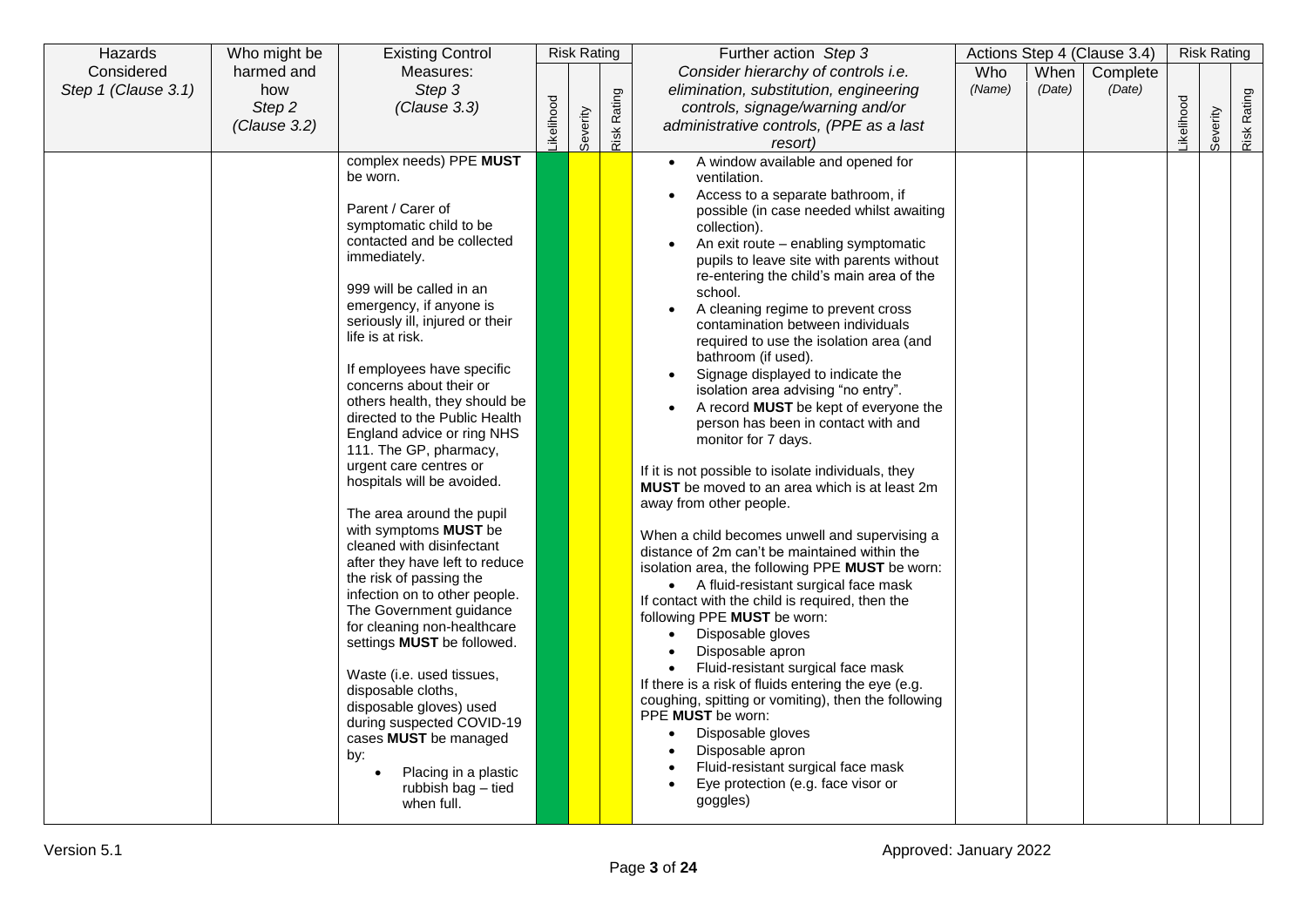| Hazards                                                             | Who might be                             | <b>Existing Control</b>                                                                                                                                                        |                  | <b>Risk Rating</b> |                    | Further action Step 3                                                                                                                                                                                                                                                                                                                                                                                                                                                                                                                                                                                                                                                                                                                                                                                                                                                                                                                                                                                            |                    |                | Actions Step 4 (Clause 3.4) |                  | <b>Risk Rating</b> |        |
|---------------------------------------------------------------------|------------------------------------------|--------------------------------------------------------------------------------------------------------------------------------------------------------------------------------|------------------|--------------------|--------------------|------------------------------------------------------------------------------------------------------------------------------------------------------------------------------------------------------------------------------------------------------------------------------------------------------------------------------------------------------------------------------------------------------------------------------------------------------------------------------------------------------------------------------------------------------------------------------------------------------------------------------------------------------------------------------------------------------------------------------------------------------------------------------------------------------------------------------------------------------------------------------------------------------------------------------------------------------------------------------------------------------------------|--------------------|----------------|-----------------------------|------------------|--------------------|--------|
| Considered                                                          | harmed and                               | Measures:                                                                                                                                                                      |                  |                    |                    | Consider hierarchy of controls i.e.                                                                                                                                                                                                                                                                                                                                                                                                                                                                                                                                                                                                                                                                                                                                                                                                                                                                                                                                                                              | Who                | When           | Complete                    |                  |                    |        |
| Step 1 (Clause 3.1)                                                 | how                                      | Step 3                                                                                                                                                                         |                  |                    |                    | elimination, substitution, engineering                                                                                                                                                                                                                                                                                                                                                                                                                                                                                                                                                                                                                                                                                                                                                                                                                                                                                                                                                                           | (Name)             | (Date)         | (Date)                      |                  |                    | Rating |
|                                                                     | Step 2                                   | (Clause 3.3)                                                                                                                                                                   |                  |                    |                    | controls, signage/warning and/or                                                                                                                                                                                                                                                                                                                                                                                                                                                                                                                                                                                                                                                                                                                                                                                                                                                                                                                                                                                 |                    |                |                             |                  |                    |        |
|                                                                     |                                          |                                                                                                                                                                                |                  |                    |                    |                                                                                                                                                                                                                                                                                                                                                                                                                                                                                                                                                                                                                                                                                                                                                                                                                                                                                                                                                                                                                  |                    |                |                             |                  |                    |        |
|                                                                     | (Clause 3.2)                             | Plastic bag placed<br>$\bullet$<br>in a second bin bag<br>and tied.<br>Bins <b>MUST</b> be<br>emptied regularly<br>throughout the day<br>Follow NHS Test and Trace<br>process. | <b>ikelihood</b> | Severity           | <b>Risk Rating</b> | administrative controls, (PPE as a last<br>resort)<br>If the need for PPE/RPE is required, then staff<br>must be trained in the safe putting on and<br>removal of items. Further guidance is available<br>via:<br>https://www.gov.uk/government/publications/covi<br>d-19-personal-protective-equipment-use-for-non-<br>aerosol-generating-procedures<br>Government guidance issued for Safe working in<br>education, childcare and children's social care<br>settings, including the use of personal protective<br>equipment (PPE) is available at:<br>https://www.gov.uk/government/publications/safe<br>-working-in-education-childcare-and-childrens-<br>social-care/safe-working-in-education-childcare-<br>and-childrens-social-care-settings-including-the-<br>use-of-personal-protective-equipment-ppe<br>HSE guidance related to COVID-19 and face-fit<br>testing is available at:<br>https://www.hse.gov.uk/coronavirus/ppe-face-<br>masks/index.htm<br>Staff who have supported unwell pupils / other |                    |                |                             | <b>ikelihood</b> | Severity           | Risk I |
|                                                                     |                                          |                                                                                                                                                                                |                  |                    |                    | individuals (with a new, continuous cough or high<br>temperature) do not need to go home. They will<br>however need to test daily for the next 7 days, if<br>the pupil has positive test result.<br>Everyone MUST wash their hands thoroughly for<br>20 seconds with soap and running water after<br>any contact with someone who is unwell.<br>Government guidance relating to cleaning and<br>waste management in non-healthcare setting will<br>be followed. This is available via:<br>https://www.gov.uk/government/publications/covi<br>d-19-decontamination-in-non-healthcare-settings                                                                                                                                                                                                                                                                                                                                                                                                                     |                    |                |                             |                  |                    |        |
| Staff displays<br>symptoms of COVID-19<br>whilst at work in school. | Employees,<br>pupils,<br>contractors and | Staff able to recognise key<br>COVID-19 symptoms in<br>themselves and colleagues.                                                                                              |                  |                    |                    | NHS guidance relating to coronavirus symptoms<br>is available at:                                                                                                                                                                                                                                                                                                                                                                                                                                                                                                                                                                                                                                                                                                                                                                                                                                                                                                                                                | HoS/<br><b>DCO</b> | $On-$<br>going |                             |                  |                    |        |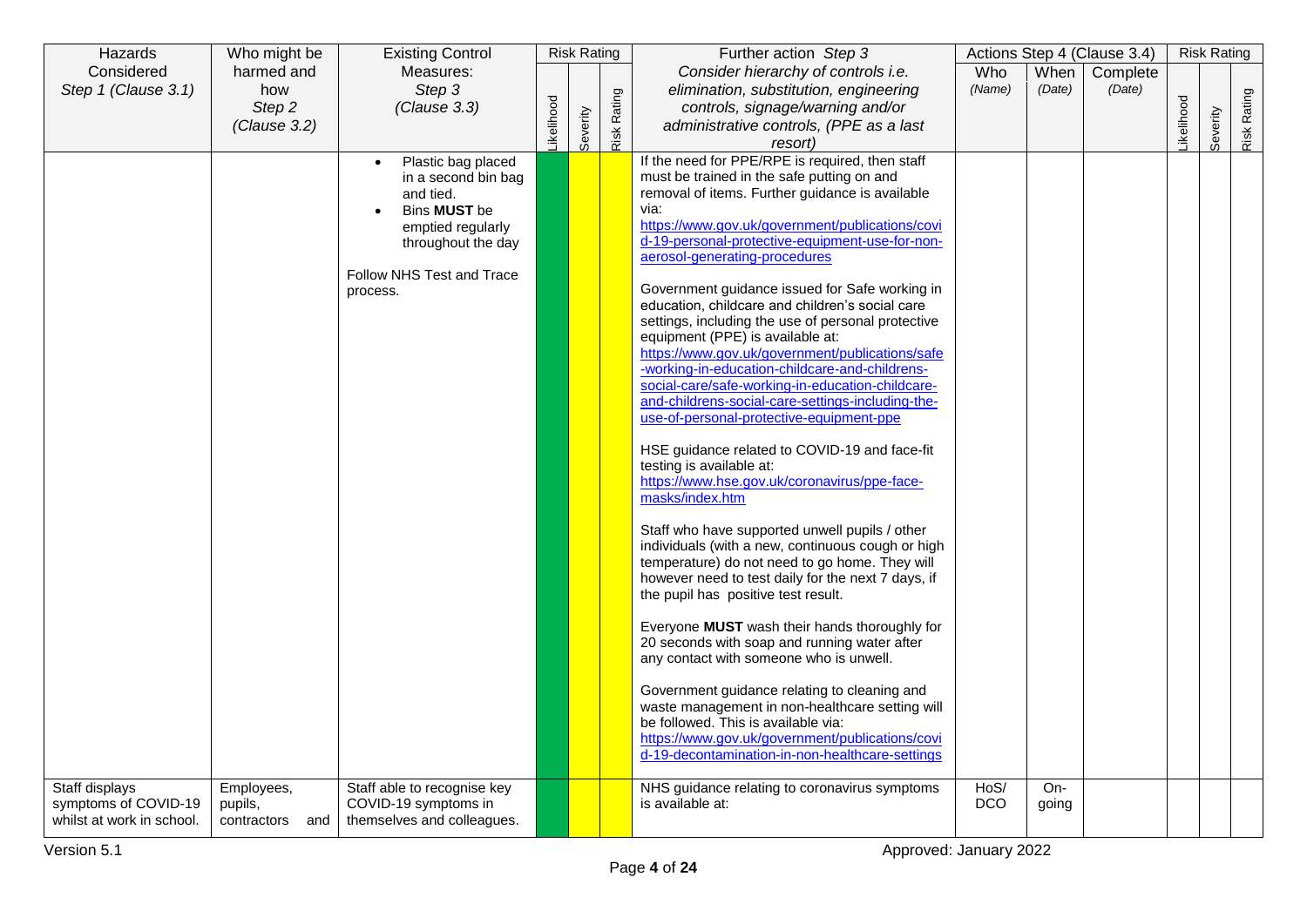| Hazards             | Who might be                     | <b>Existing Control</b>                                      |           | <b>Risk Rating</b> |        | Further action Step 3                                                                              |        |        | Actions Step 4 (Clause 3.4) |           | <b>Risk Rating</b> |             |
|---------------------|----------------------------------|--------------------------------------------------------------|-----------|--------------------|--------|----------------------------------------------------------------------------------------------------|--------|--------|-----------------------------|-----------|--------------------|-------------|
| Considered          | harmed and                       | Measures:                                                    |           |                    |        | Consider hierarchy of controls i.e.                                                                | Who    | When   | Complete                    |           |                    |             |
| Step 1 (Clause 3.1) | how                              | Step 3                                                       |           |                    |        | elimination, substitution, engineering                                                             | (Name) | (Date) | (Date)                      |           |                    |             |
|                     | Step <sub>2</sub>                | (Clause 3.3)                                                 |           |                    | Rating | controls, signage/warning and/or                                                                   |        |        |                             |           |                    |             |
|                     | (Clause 3.2)                     |                                                              | ikelihood |                    |        | administrative controls, (PPE as a last                                                            |        |        |                             | ikelihood | Severity           | Risk Rating |
|                     |                                  |                                                              |           | Severity           | Risk   | resort)                                                                                            |        |        |                             |           |                    |             |
|                     | visitors may be<br>exposed<br>to | Procedures outlined in the                                   |           |                    |        | https://www.nhs.uk/conditions/coronavirus-covid-<br>19/                                            |        |        |                             |           |                    |             |
|                     | COVID-19.                        | most current guidance must                                   |           |                    |        |                                                                                                    |        |        |                             |           |                    |             |
|                     |                                  | be followed                                                  |           |                    |        | Symptomatic individuals must self-isolate in-line                                                  |        |        |                             |           |                    |             |
|                     |                                  |                                                              |           |                    |        | with current guidance. Other members of their                                                      |        |        |                             |           |                    |             |
|                     |                                  | The Government testing and                                   |           |                    |        | household (including any siblings) must test daily                                                 |        |        |                             |           |                    |             |
|                     |                                  | stay at home guidance                                        |           |                    |        | for 7 days The government stay at home                                                             |        |        |                             |           |                    |             |
|                     |                                  | <b>MUST</b> be followed if staff                             |           |                    |        | guidance is available at:                                                                          |        |        |                             |           |                    |             |
|                     |                                  | become unwell with;<br>A new continuous                      |           |                    |        | https://www.gov.uk/government/publications/covi<br>d-19-stay-at-home-guidance                      |        |        |                             |           |                    |             |
|                     |                                  | cough,                                                       |           |                    |        |                                                                                                    |        |        |                             |           |                    |             |
|                     |                                  | A high temperature,                                          |           |                    |        | Staff who have supported colleagues / other                                                        |        |        |                             |           |                    |             |
|                     |                                  | or;                                                          |           |                    |        | individuals (with a new, continuous cough or high                                                  |        |        |                             |           |                    |             |
|                     |                                  | A loss of or change                                          |           |                    |        | temperature) do not need to go home unless they                                                    |        |        |                             |           |                    |             |
|                     |                                  | in their normal                                              |           |                    |        | develop symptoms (in which case, they should                                                       |        |        |                             |           |                    |             |
|                     |                                  | sense of taste or                                            |           |                    |        | arrange a test).                                                                                   |        |        |                             |           |                    |             |
|                     |                                  | smell (anosmia).                                             |           |                    |        | Everyone <b>MUST</b> wash their hands thoroughly for                                               |        |        |                             |           |                    |             |
|                     |                                  | And is fully vaccinated                                      |           |                    |        | 20 seconds with soap and running water after                                                       |        |        |                             |           |                    |             |
|                     |                                  | If staff feel unwell with the                                |           |                    |        | any contact with someone who is unwell.                                                            |        |        |                             |           |                    |             |
|                     |                                  | above symptoms during the                                    |           |                    |        |                                                                                                    |        |        |                             |           |                    |             |
|                     |                                  | school day they MUST go                                      |           |                    |        | Government guidance relating to cleaning and                                                       |        |        |                             |           |                    |             |
|                     |                                  | home, take a LFD test and                                    |           |                    |        | waste management in non-healthcare setting will                                                    |        |        |                             |           |                    |             |
|                     |                                  | book a PCR. They must stay                                   |           |                    |        | be followed. This is available via:                                                                |        |        |                             |           |                    |             |
|                     |                                  | at home until the outcome of                                 |           |                    |        | https://www.gov.uk/government/publications/covi<br>d-19-decontamination-in-non-healthcare-settings |        |        |                             |           |                    |             |
|                     |                                  | the test is known. If a                                      |           |                    |        |                                                                                                    |        |        |                             |           |                    |             |
|                     |                                  | positive result is the outcome<br>then the staff member must |           |                    |        |                                                                                                    |        |        |                             |           |                    |             |
|                     |                                  | isolate in-line with the latest                              |           |                    |        |                                                                                                    |        |        |                             |           |                    |             |
|                     |                                  | guidance- isolate for 10                                     |           |                    |        |                                                                                                    |        |        |                             |           |                    |             |
|                     |                                  | days. However a LFD test                                     |           |                    |        |                                                                                                    |        |        |                             |           |                    |             |
|                     |                                  | can be taken on day 6 and                                    |           |                    |        |                                                                                                    |        |        |                             |           |                    |             |
|                     |                                  | day 7 if both are negative                                   |           |                    |        |                                                                                                    |        |        |                             |           |                    |             |
|                     |                                  | then the isolating period can                                |           |                    |        |                                                                                                    |        |        |                             |           |                    |             |
|                     |                                  | end on day 8 and the                                         |           |                    |        |                                                                                                    |        |        |                             |           |                    |             |
|                     |                                  | member of staff return to<br>work.                           |           |                    |        |                                                                                                    |        |        |                             |           |                    |             |
|                     |                                  |                                                              |           |                    |        |                                                                                                    |        |        |                             |           |                    |             |
|                     |                                  | If employees have specific                                   |           |                    |        |                                                                                                    |        |        |                             |           |                    |             |
|                     |                                  | concerns about their or                                      |           |                    |        |                                                                                                    |        |        |                             |           |                    |             |
|                     |                                  | others health, they should be                                |           |                    |        |                                                                                                    |        |        |                             |           |                    |             |
|                     |                                  | directed to the Public Health                                |           |                    |        |                                                                                                    |        |        |                             |           |                    |             |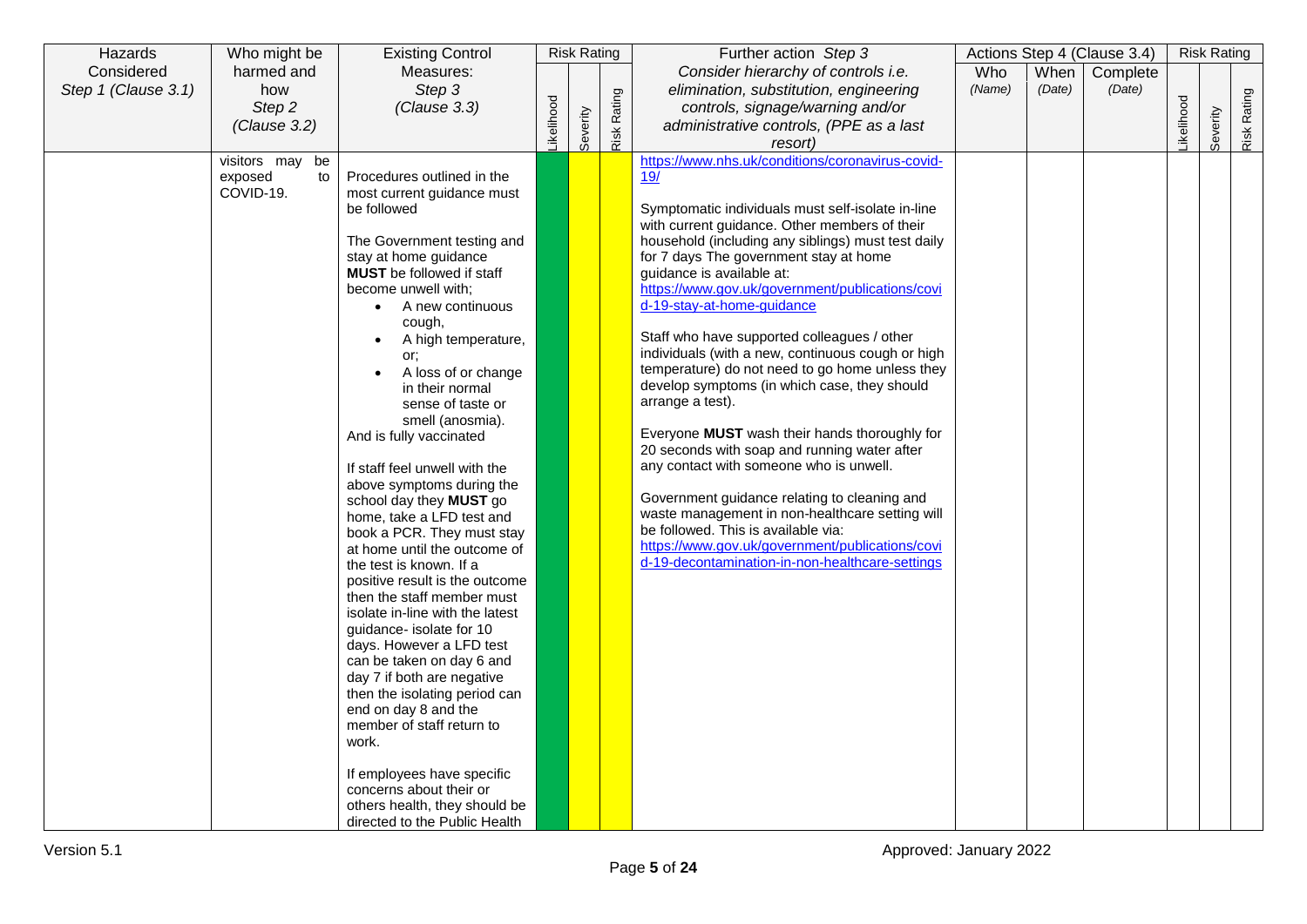| Hazards             | Who might be  | <b>Existing Control</b>                                                                                                                                                                                                                                                                                                                                                                                                                                                                                                                                                                                                                                                                                                                                                                                                                                                                                                             |            | <b>Risk Rating</b> |             | Further action Step 3                                                      |        |        | Actions Step 4 (Clause 3.4) |                  | <b>Risk Rating</b> |             |
|---------------------|---------------|-------------------------------------------------------------------------------------------------------------------------------------------------------------------------------------------------------------------------------------------------------------------------------------------------------------------------------------------------------------------------------------------------------------------------------------------------------------------------------------------------------------------------------------------------------------------------------------------------------------------------------------------------------------------------------------------------------------------------------------------------------------------------------------------------------------------------------------------------------------------------------------------------------------------------------------|------------|--------------------|-------------|----------------------------------------------------------------------------|--------|--------|-----------------------------|------------------|--------------------|-------------|
| Considered          | harmed and    | Measures:                                                                                                                                                                                                                                                                                                                                                                                                                                                                                                                                                                                                                                                                                                                                                                                                                                                                                                                           |            |                    |             | Consider hierarchy of controls i.e.                                        | Who    | When   | Complete                    |                  |                    |             |
| Step 1 (Clause 3.1) | how<br>Step 2 | Step 3<br>(Clause 3.3)                                                                                                                                                                                                                                                                                                                                                                                                                                                                                                                                                                                                                                                                                                                                                                                                                                                                                                              |            |                    |             | elimination, substitution, engineering<br>controls, signage/warning and/or | (Name) | (Date) | (Date)                      |                  |                    |             |
|                     | (Clause 3.2)  |                                                                                                                                                                                                                                                                                                                                                                                                                                                                                                                                                                                                                                                                                                                                                                                                                                                                                                                                     | _ikelihood |                    |             | administrative controls, (PPE as a last                                    |        |        |                             | <b>ikelihood</b> |                    |             |
|                     |               |                                                                                                                                                                                                                                                                                                                                                                                                                                                                                                                                                                                                                                                                                                                                                                                                                                                                                                                                     |            | Severity           | Risk Rating | resort)                                                                    |        |        |                             |                  | Severity           | Risk Rating |
|                     |               | England advice or ring NHS<br>111. The GP, pharmacy,<br>urgent care centres or<br>hospitals will be avoided.<br>The area around the person<br>with symptoms MUST be<br>cleaned with disinfectant<br>after they have left to reduce<br>the risk of passing the<br>infection on to other people.<br>The Government guidance<br>for cleaning non-healthcare<br>settings MUST be followed.<br>Waste (i.e. used tissues,<br>disposable cloths,<br>disposable gloves) used<br>during suspected COVID-19<br>cases MUST be managed<br>by:<br>Placing in a plastic<br>$\bullet$<br>rubbish bag - tied<br>when full.<br>Plastic bag placed<br>in a second bin bag<br>and tied.<br>Bins MUST be<br>emptied regularly<br>throughout the day<br>Follow NHS Test and Trace<br>process.<br>Line Managers will maintain<br>regular contact with staff<br>members during periods of<br>absence and seek further<br>advice from HR where<br>required. |            |                    |             |                                                                            |        |        |                             |                  |                    |             |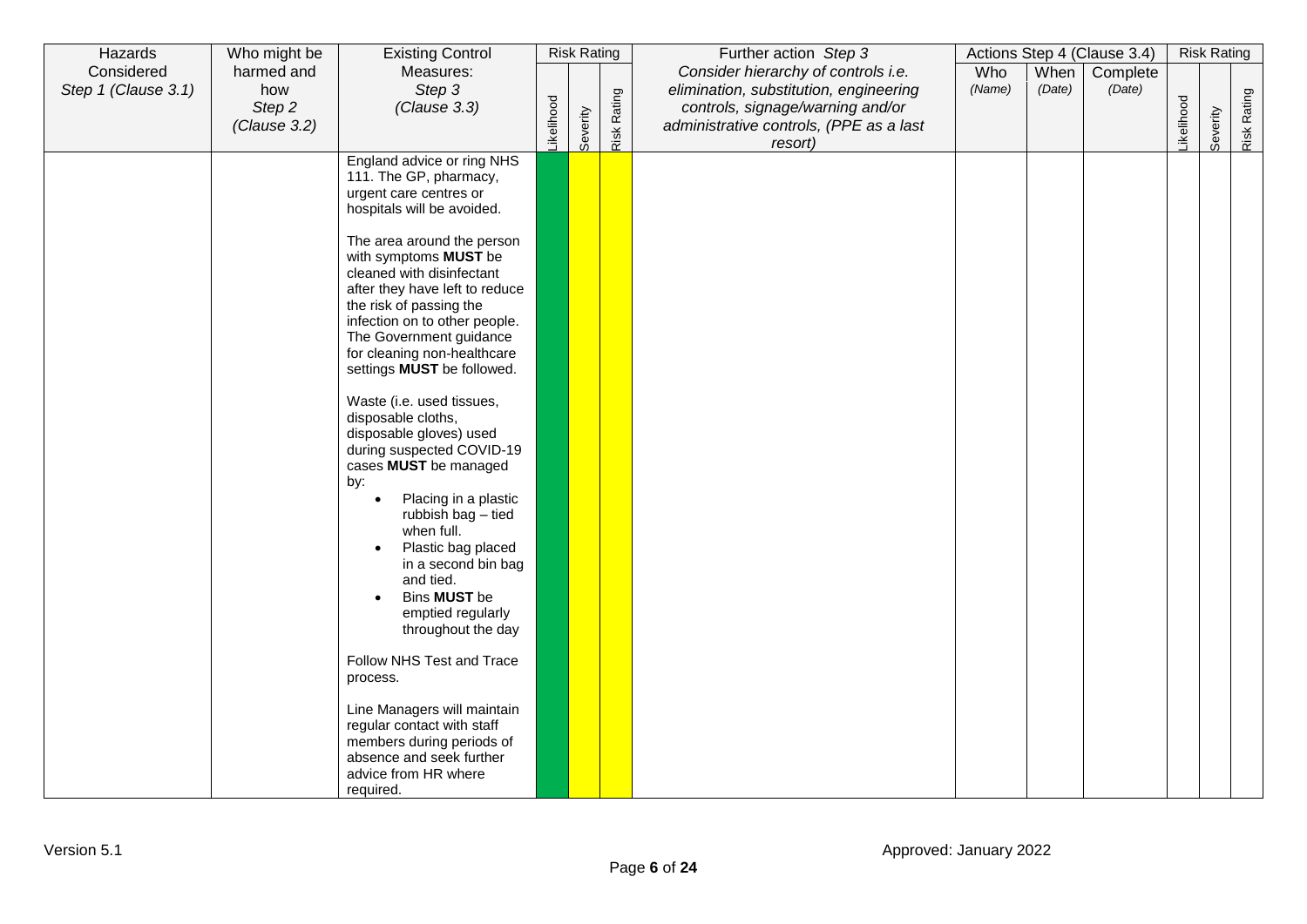| Hazards              | Who might be    | <b>Existing Control</b>          |                  | <b>Risk Rating</b> |             | Further action Step 3                                               |            |        | Actions Step 4 (Clause 3.4) |                  | <b>Risk Rating</b> |             |
|----------------------|-----------------|----------------------------------|------------------|--------------------|-------------|---------------------------------------------------------------------|------------|--------|-----------------------------|------------------|--------------------|-------------|
| Considered           | harmed and      | Measures:                        |                  |                    |             | Consider hierarchy of controls i.e.                                 | Who        | When   | Complete                    |                  |                    |             |
| Step 1 (Clause 3.1)  | how             | Step 3                           |                  |                    |             | elimination, substitution, engineering                              | (Name)     | (Date) | (Date)                      |                  |                    |             |
|                      | Step 2          | (Clause 3.3)                     |                  |                    |             | controls, signage/warning and/or                                    |            |        |                             |                  |                    |             |
|                      | (Clause 3.2)    |                                  | <b>ikelihood</b> |                    |             | administrative controls, (PPE as a last                             |            |        |                             | <b>ikelihood</b> |                    |             |
|                      |                 |                                  |                  | Severity           | Risk Rating | resort)                                                             |            |        |                             |                  | Severity           | Risk Rating |
| Management of        | Employees,      | Senior Leadership must           |                  |                    |             | Contact information for local Public Health                         | HoS/       | $On-$  |                             |                  |                    |             |
| confirmed cases of   | pupils,         | ensure they understand the       |                  |                    |             | England health protection teams are available                       | <b>DCO</b> | going  |                             |                  |                    |             |
| COVID-19 amongst the | contractors and | NHS Test and Trace process       |                  |                    |             | via:                                                                |            |        |                             |                  |                    |             |
| school community.    | visitors may be | and how to contact the local     |                  |                    |             | https://www.gov.uk/guidance/contacts-phe-                           |            |        |                             |                  |                    |             |
|                      | exposed to      | Public Health England health     |                  |                    |             | health-protection-teams                                             |            |        |                             |                  |                    |             |
|                      | COVID-19.       | protection team.                 |                  |                    |             | Staff to be informed of the NHS Test and Trace                      |            |        |                             |                  |                    |             |
|                      |                 | Communicate to staff and         |                  |                    |             | process and their responsibilities to follow                        |            |        |                             |                  |                    |             |
|                      |                 | parents the arrangements for     |                  |                    |             | requirements via staff meetings, email.                             |            |        |                             |                  |                    |             |
|                      |                 | NHS Test and Trace and           |                  |                    |             |                                                                     |            |        |                             |                  |                    |             |
|                      |                 | their responsibility to follow   |                  |                    |             | Parents provided with information about NHS                         |            |        |                             |                  |                    |             |
|                      |                 | requirements.                    |                  |                    |             | Test and Trace process and their responsibilities                   |            |        |                             |                  |                    |             |
|                      |                 |                                  |                  |                    |             | to follow requirements via newsletter.                              |            |        |                             |                  |                    |             |
|                      |                 | Request staff and parents to     |                  |                    |             |                                                                     |            |        |                             |                  |                    |             |
|                      |                 | inform school immediately of     |                  |                    |             | The NHS Test and Trace process includes:                            |            |        |                             |                  |                    |             |
|                      |                 | the results of a test and take   |                  |                    |             | Staff and pupils MUST not come into                                 |            |        |                             |                  |                    |             |
|                      |                 | action accordingly.              |                  |                    |             | school if they have symptoms and must                               |            |        |                             |                  |                    |             |
|                      |                 | Take immediate action to         |                  |                    |             | be sent home to self-isolate if they<br>develop them in school.     |            |        |                             |                  |                    |             |
|                      |                 | contact the local health         |                  |                    |             | Book a test if displaying symptoms via:                             |            |        |                             |                  |                    |             |
|                      |                 | protection team once aware       |                  |                    |             | https://www.gov.uk/guidance/coronaviru                              |            |        |                             |                  |                    |             |
|                      |                 | that there is an outbreak        |                  |                    |             | s-covid-19-getting-tested. All children                             |            |        |                             |                  |                    |             |
|                      |                 | within school.                   |                  |                    |             | can be tested, including children under                             |            |        |                             |                  |                    |             |
|                      |                 |                                  |                  |                    |             | 5, but children aged 11 and under will                              |            |        |                             |                  |                    |             |
|                      |                 | The local health protection      |                  |                    |             | need to be helped by their                                          |            |        |                             |                  |                    |             |
|                      |                 | team will support the school     |                  |                    |             | parents/carers if using a home testing                              |            |        |                             |                  |                    |             |
|                      |                 | and guide them through           |                  |                    |             | kit.                                                                |            |        |                             |                  |                    |             |
|                      |                 | actions.                         |                  |                    |             | Provide details of anyone they have                                 |            |        |                             |                  |                    |             |
|                      |                 | The names or details of          |                  |                    |             | been in close contact with if they were                             |            |        |                             |                  |                    |             |
|                      |                 | people with COVID-19             |                  |                    |             | to test positive for COVID-19 or if asked<br>by NHS Test and Trace. |            |        |                             |                  |                    |             |
|                      |                 | <b>MUST</b> not be shared unless |                  |                    |             | Test daily if they have been in close                               |            |        |                             |                  |                    |             |
|                      |                 | essential to protect others.     |                  |                    |             | contact with someone who develops                                   |            |        |                             |                  |                    |             |
|                      |                 |                                  |                  |                    |             | COVID-19 symptoms or someone who                                    |            |        |                             |                  |                    |             |
|                      |                 | Evidence of negative test        |                  |                    |             | tests positive for COVID-19.                                        |            |        |                             |                  |                    |             |
|                      |                 | results MUST be requested        |                  |                    |             |                                                                     |            |        |                             |                  |                    |             |
|                      |                 | before admitting children or     |                  |                    |             | COVID-19 tests can be booked via the links                          |            |        |                             |                  |                    |             |
|                      |                 | welcoming them back after a      |                  |                    |             | below:                                                              |            |        |                             |                  |                    |             |
|                      |                 | period of self-isolation.        |                  |                    |             | https://www.nhs.uk/conditions/coronavir<br>$\bullet$                |            |        |                             |                  |                    |             |
|                      |                 |                                  |                  |                    |             | us-covid-19/testing-and-tracing/                                    |            |        |                             |                  |                    |             |
|                      |                 |                                  |                  |                    |             | https://www.gov.uk/guidance/coronaviru                              |            |        |                             |                  |                    |             |
|                      |                 |                                  |                  |                    |             | s-covid-19-getting-tested                                           |            |        |                             |                  |                    |             |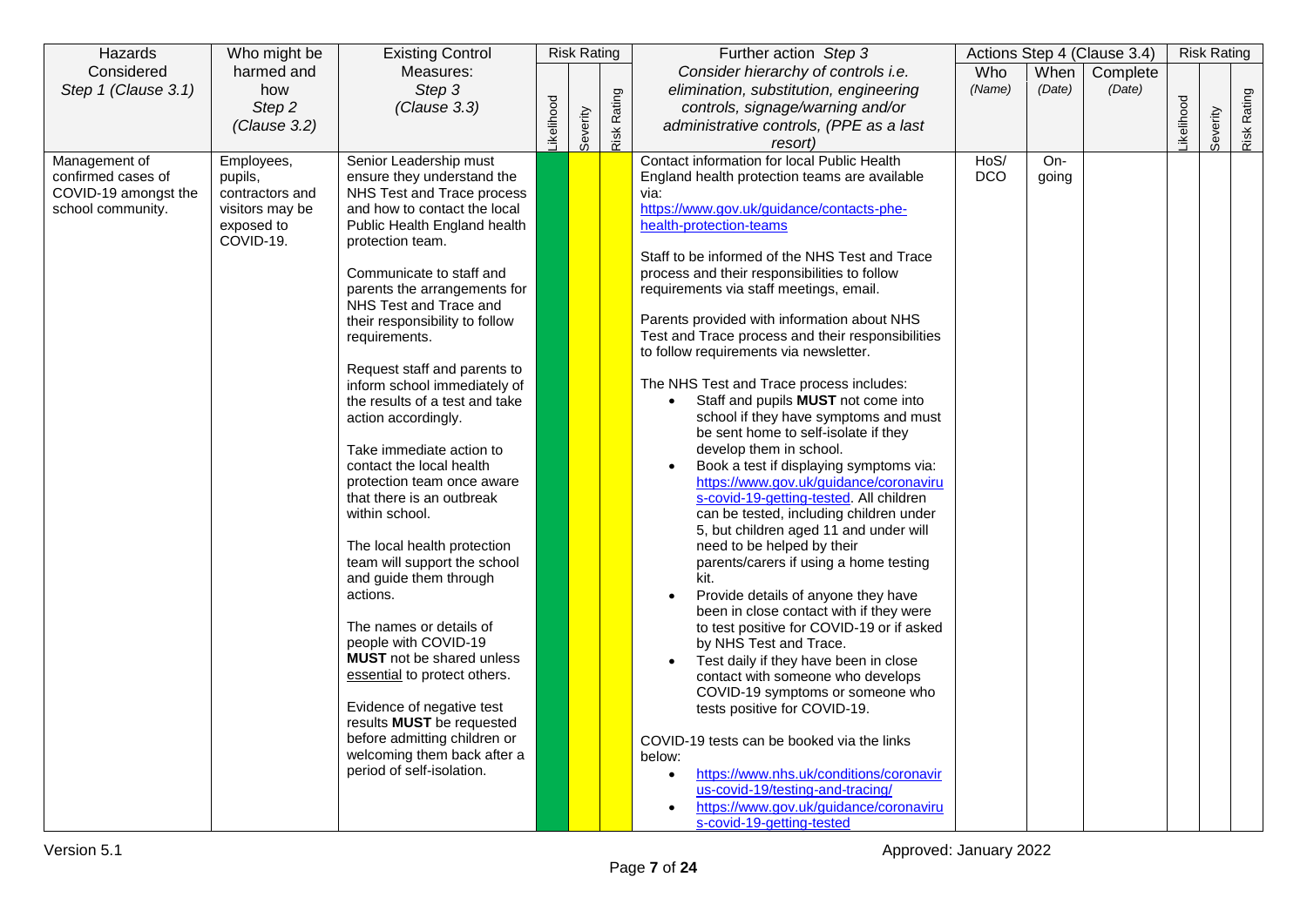| Hazards                           | Who might be      | <b>Existing Control</b>       |           | <b>Risk Rating</b> |             | Further action Step 3                                                                                                                                                                                                                                                                                                                                                                                                                                                                                                                                                                                                                                                                                                                                                                                                                                                                                                                                                                                                                                                                 |               |                | Actions Step 4 (Clause 3.4) |                  | <b>Risk Rating</b> |             |
|-----------------------------------|-------------------|-------------------------------|-----------|--------------------|-------------|---------------------------------------------------------------------------------------------------------------------------------------------------------------------------------------------------------------------------------------------------------------------------------------------------------------------------------------------------------------------------------------------------------------------------------------------------------------------------------------------------------------------------------------------------------------------------------------------------------------------------------------------------------------------------------------------------------------------------------------------------------------------------------------------------------------------------------------------------------------------------------------------------------------------------------------------------------------------------------------------------------------------------------------------------------------------------------------|---------------|----------------|-----------------------------|------------------|--------------------|-------------|
| Considered<br>Step 1 (Clause 3.1) | harmed and<br>how | Measures:<br>Step 3           |           |                    |             | Consider hierarchy of controls i.e.<br>elimination, substitution, engineering                                                                                                                                                                                                                                                                                                                                                                                                                                                                                                                                                                                                                                                                                                                                                                                                                                                                                                                                                                                                         | Who<br>(Name) | When<br>(Date) | Complete<br>(Date)          |                  |                    |             |
|                                   | Step 2            | (Clause 3.3)                  |           |                    |             | controls, signage/warning and/or                                                                                                                                                                                                                                                                                                                                                                                                                                                                                                                                                                                                                                                                                                                                                                                                                                                                                                                                                                                                                                                      |               |                |                             |                  |                    |             |
|                                   | (Clause 3.2)      |                               | ikelihood | Severity           | Risk Rating | administrative controls, (PPE as a last                                                                                                                                                                                                                                                                                                                                                                                                                                                                                                                                                                                                                                                                                                                                                                                                                                                                                                                                                                                                                                               |               |                |                             | <b>ikelihood</b> | Severity           | Risk Rating |
|                                   |                   | Develop contingency plans     |           |                    |             | resort)<br>Ordered by phone NHS 119 (for those<br>$\bullet$                                                                                                                                                                                                                                                                                                                                                                                                                                                                                                                                                                                                                                                                                                                                                                                                                                                                                                                                                                                                                           |               |                |                             |                  |                    |             |
|                                   |                   | for possible local outbreaks. |           |                    |             | without access to the internet).                                                                                                                                                                                                                                                                                                                                                                                                                                                                                                                                                                                                                                                                                                                                                                                                                                                                                                                                                                                                                                                      |               |                |                             |                  |                    |             |
|                                   |                   |                               |           |                    |             | On receiving test results the following action<br>must be taken:<br>A positive test result - follow the stay at<br>$\bullet$<br>home guidance and MUST continue to<br>self-isolate in-line with current<br>government guidance Return to school<br>unless they still have a high<br>temperature. Continue to self-isolate if<br>they have a high temperature - until it<br>returns to normal.<br>To assist with the NHS Test and Trace Process,<br>close contact means:<br>Direct close contacts – face to face<br>$\bullet$<br>contact with an infected individual for<br>any length of time, within 1m, including<br>being coughed on, a face to face<br>conversation, or unprotected physical<br>contact (skin to skin).<br>Proximity contacts – extended close<br>contact (within $1 - 2$ metres for more<br>than 15 minutes) with an infected<br>individual.<br>In some instances, a positive case of COVID-19<br>may require reporting to the Health and Safety<br>Executive (HSE) under the RIDDOR Regulations<br>2013:<br>An unintended incident at work has led<br>$\bullet$ |               |                |                             |                  |                    |             |
|                                   |                   |                               |           |                    |             | to someone's possible or actual<br>exposure to coronavirus. This must be<br>reported as a dangerous occurrence.<br>A worker dies as a result of<br>occupational exposure to coronavirus.                                                                                                                                                                                                                                                                                                                                                                                                                                                                                                                                                                                                                                                                                                                                                                                                                                                                                              |               |                |                             |                  |                    |             |
|                                   |                   |                               |           |                    |             | Before submitting the RIDDOR report please<br>contact the H&S Team for further advice and<br>support via hands@nottscc.gov.uk.                                                                                                                                                                                                                                                                                                                                                                                                                                                                                                                                                                                                                                                                                                                                                                                                                                                                                                                                                        |               |                |                             |                  |                    |             |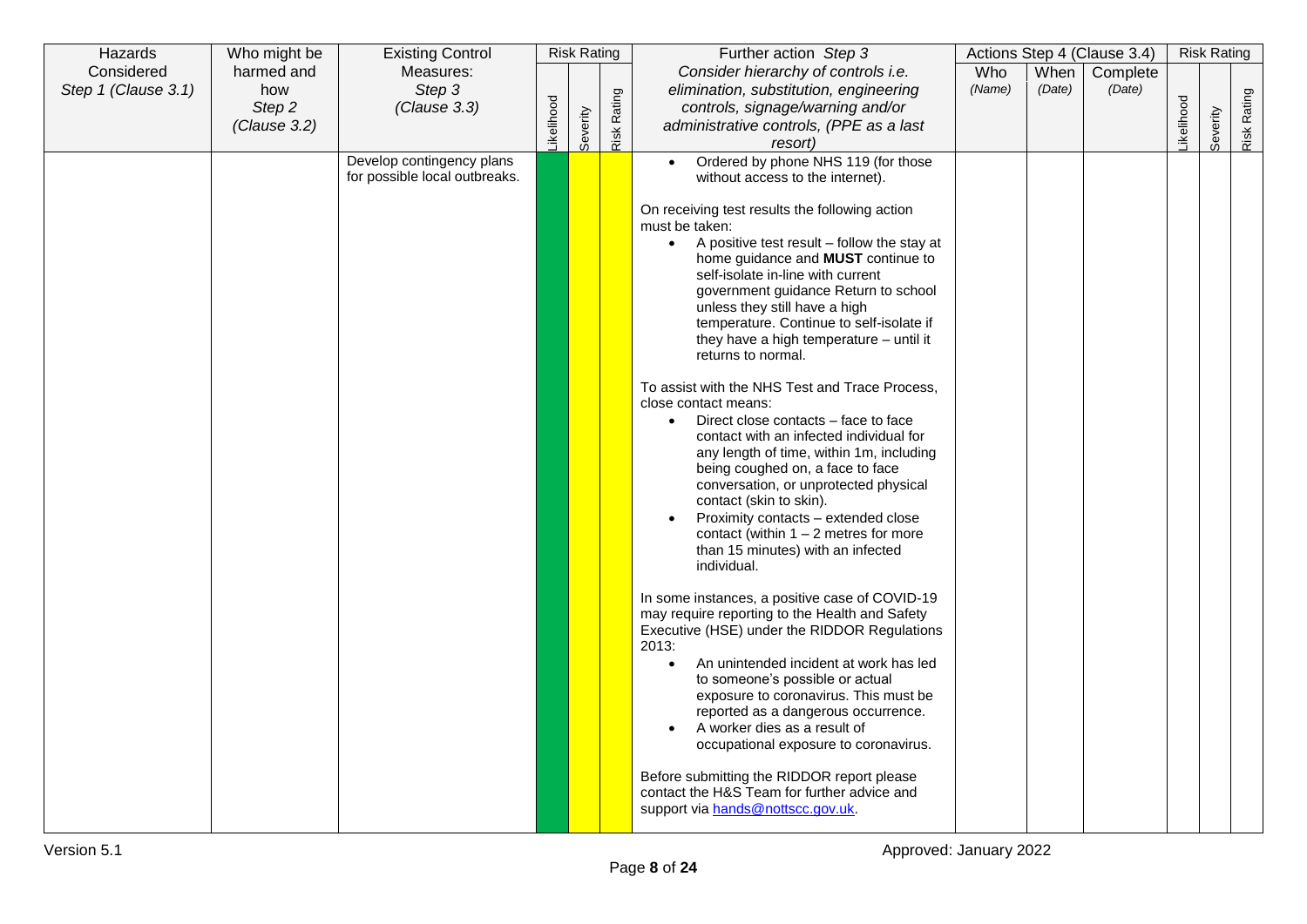| Hazards                                   | Who might be                                                                           | <b>Existing Control</b>                                                                                                                                                                                                                                                                                                                                                                                                                                                                                                                                                                                                                                                                                                                                                                                                                                                                                                                                                   | <b>Risk Rating</b> | Further action Step 3 |             |                                                                                                                                                                                                                                                                                                                                                                                                                                                                                                                                                                                                                                                                                                                                                                                                                                                                                                                                                                                                                                                                                                                                                     | Actions Step 4 (Clause 3.4) |              | <b>Risk Rating</b> |                  |          |             |
|-------------------------------------------|----------------------------------------------------------------------------------------|---------------------------------------------------------------------------------------------------------------------------------------------------------------------------------------------------------------------------------------------------------------------------------------------------------------------------------------------------------------------------------------------------------------------------------------------------------------------------------------------------------------------------------------------------------------------------------------------------------------------------------------------------------------------------------------------------------------------------------------------------------------------------------------------------------------------------------------------------------------------------------------------------------------------------------------------------------------------------|--------------------|-----------------------|-------------|-----------------------------------------------------------------------------------------------------------------------------------------------------------------------------------------------------------------------------------------------------------------------------------------------------------------------------------------------------------------------------------------------------------------------------------------------------------------------------------------------------------------------------------------------------------------------------------------------------------------------------------------------------------------------------------------------------------------------------------------------------------------------------------------------------------------------------------------------------------------------------------------------------------------------------------------------------------------------------------------------------------------------------------------------------------------------------------------------------------------------------------------------------|-----------------------------|--------------|--------------------|------------------|----------|-------------|
| Considered                                | harmed and                                                                             | Measures:                                                                                                                                                                                                                                                                                                                                                                                                                                                                                                                                                                                                                                                                                                                                                                                                                                                                                                                                                                 |                    |                       |             | Consider hierarchy of controls i.e.                                                                                                                                                                                                                                                                                                                                                                                                                                                                                                                                                                                                                                                                                                                                                                                                                                                                                                                                                                                                                                                                                                                 | Who                         | When         | Complete           |                  |          |             |
| Step 1 (Clause 3.1)                       | how<br>Step 2                                                                          | Step 3<br>(Clause 3.3)                                                                                                                                                                                                                                                                                                                                                                                                                                                                                                                                                                                                                                                                                                                                                                                                                                                                                                                                                    |                    |                       |             | elimination, substitution, engineering<br>controls, signage/warning and/or                                                                                                                                                                                                                                                                                                                                                                                                                                                                                                                                                                                                                                                                                                                                                                                                                                                                                                                                                                                                                                                                          | (Name)                      | (Date)       | (Date)             |                  |          |             |
|                                           | (Clause 3.2)                                                                           |                                                                                                                                                                                                                                                                                                                                                                                                                                                                                                                                                                                                                                                                                                                                                                                                                                                                                                                                                                           | <b>ikelihood</b>   |                       |             | administrative controls, (PPE as a last                                                                                                                                                                                                                                                                                                                                                                                                                                                                                                                                                                                                                                                                                                                                                                                                                                                                                                                                                                                                                                                                                                             |                             |              |                    | <b>ikelihood</b> |          |             |
|                                           |                                                                                        |                                                                                                                                                                                                                                                                                                                                                                                                                                                                                                                                                                                                                                                                                                                                                                                                                                                                                                                                                                           |                    | Severity              | Risk Rating | resort)                                                                                                                                                                                                                                                                                                                                                                                                                                                                                                                                                                                                                                                                                                                                                                                                                                                                                                                                                                                                                                                                                                                                             |                             |              |                    |                  | Severity | Risk Rating |
| Pupils / staff will<br>transmit COVID-19. | Employees,<br>pupils,<br>contractors and<br>visitors may be<br>exposed to<br>COVID-19. | Teaching and support staff,<br>along with daytime cleaners<br>will wear a mask in the<br>following contexts:<br>Staff rooms<br>$\bullet$<br>Corridors and<br>$\bullet$<br>movements around<br>school<br>Large meetings<br>Small meetings in<br>enclosed spaces<br>Dining halls<br>Offices of multiple<br>occupancy<br>When dismissing<br>children at the end<br>of the day<br>Pupils, especially those in<br>key stage 2 will not be<br>discouraged from wearing a<br>face mask, when indoors<br>Staff from different phases<br>will not mix within the staff<br>room, where possible If this<br>is not possible, 2m distance<br><b>MUST</b> be maintained and<br>contact not to go beyond 15<br>minutes.<br>Individuals (including staff,<br>pupils, visitors, contractors<br>etc.) <b>MUST</b> not come into<br>school if they have COVID-<br>19 symptoms or have tested<br>positive in the last 10 days.<br>All those within the school,<br>including, teaching staff, |                    |                       |             | All staff, pupils, contractors and visitors will be<br>required to wash their hands for 20 seconds with<br>soap and water, remembering the importance of<br>proper drying;<br>Before leaving home<br>$\bullet$<br>On arrival at school<br>After using the toilet<br>After breaks / sporting activities<br>When changing rooms<br>Before food preparation<br>Before and after eating any food (inc.<br>snacks)<br>Staff to supervise young children and pupils with<br>complex needs to ensure they wash their hands<br>for 20 seconds with soap and running water.<br>Supervised use of hand sanitiser to minimise risk<br>of ingestion. Consider alternatives such as skin<br>friendly skin cleaning wipes.<br>SBM (Jo Hughes) will be responsible for<br>checking stocks of soap and hand drying facilities<br>throughout each day. Staff to report any issues.<br>Share key messages of hand hygiene with<br>parents / pupils.<br>Government guidance for full opening: schools is<br>available via:<br>https://www.gov.uk/government/publications/actio<br>ns-for-schools-during-the-coronavirus-<br>outbreak/guidance-for-full-opening-schools | HoS/<br><b>DCO</b>          | On-<br>going |                    |                  |          |             |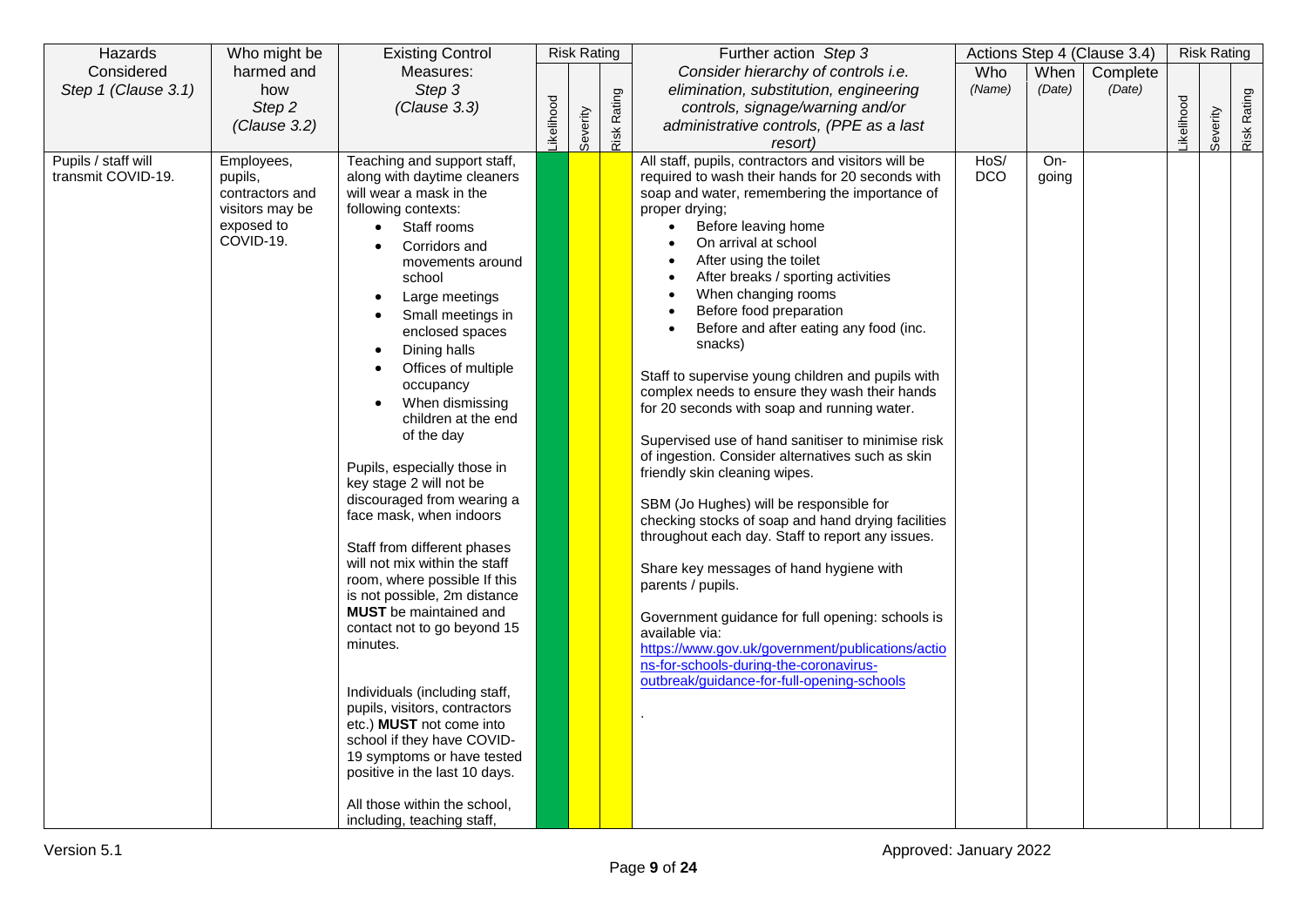| Hazards             | Who might be  | <b>Existing Control</b>                                                                                                                                                                                                                                |           | <b>Risk Rating</b> |             | Further action Step 3                                                      |        |        | Actions Step 4 (Clause 3.4) |           | <b>Risk Rating</b> |             |
|---------------------|---------------|--------------------------------------------------------------------------------------------------------------------------------------------------------------------------------------------------------------------------------------------------------|-----------|--------------------|-------------|----------------------------------------------------------------------------|--------|--------|-----------------------------|-----------|--------------------|-------------|
| Considered          | harmed and    | Measures:                                                                                                                                                                                                                                              |           |                    |             | Consider hierarchy of controls i.e.                                        | Who    | When   | Complete                    |           |                    |             |
| Step 1 (Clause 3.1) | how<br>Step 2 | Step 3<br>(Clause 3.3)                                                                                                                                                                                                                                 |           |                    |             | elimination, substitution, engineering<br>controls, signage/warning and/or | (Name) | (Date) | (Date)                      |           |                    |             |
|                     | (Clause 3.2)  |                                                                                                                                                                                                                                                        | ikelihood |                    |             | administrative controls, (PPE as a last                                    |        |        |                             | ikelihood |                    |             |
|                     |               |                                                                                                                                                                                                                                                        |           | Severity           | Risk Rating | resort)                                                                    |        |        |                             |           | Severity           | Risk Rating |
|                     |               | support staff, pupils, visitors<br>and contractors MUST follow<br>current advice.                                                                                                                                                                      |           |                    |             |                                                                            |        |        |                             |           |                    |             |
|                     |               | Signage will be displayed<br>around school to indicate<br>any local arrangements e.g.<br>for parents and visitors on<br>arrival to site.                                                                                                               |           |                    |             |                                                                            |        |        |                             |           |                    |             |
|                     |               | All staff, pupils, contractors<br>and visitors are required to<br>wash their hands at regular<br>intervals throughout the day.                                                                                                                         |           |                    |             |                                                                            |        |        |                             |           |                    |             |
|                     |               | Staff to reinforce messages<br>(to pupils and others) to;<br>• Avoid touching<br>eyes, nose and<br>mouth with<br>unwashed hands.<br>Wash hands<br>immediately after<br>doing so.<br>Catch it, Bin it, Kill<br>it. Cover cough /<br>sneeze with tissue, |           |                    |             |                                                                            |        |        |                             |           |                    |             |
|                     |               | throwing tissue in<br>the bin and washing<br>hands.                                                                                                                                                                                                    |           |                    |             |                                                                            |        |        |                             |           |                    |             |
|                     |               | Tissues provided in<br>classrooms.                                                                                                                                                                                                                     |           |                    |             |                                                                            |        |        |                             |           |                    |             |
|                     |               | Where a sink is not nearby,<br>hand gel (of at least 60%<br>alcohol content) in<br>classrooms / other learning<br>environments.                                                                                                                        |           |                    |             |                                                                            |        |        |                             |           |                    |             |
|                     |               | Use of hand gel and<br>accessibility to children is                                                                                                                                                                                                    |           |                    |             |                                                                            |        |        |                             |           |                    |             |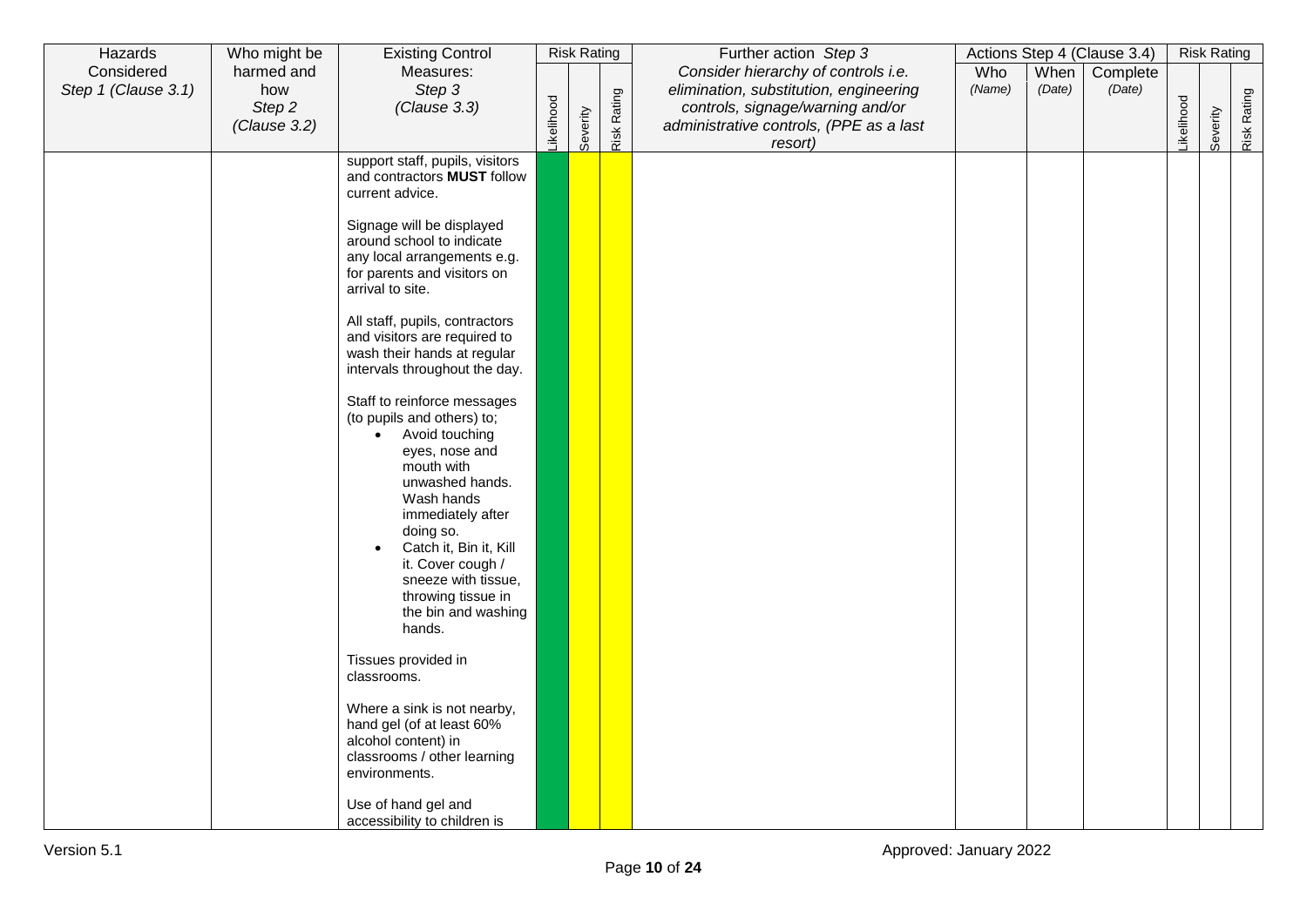| Hazards                                                               | Who might be                                                                                                                                                                                                           | <b>Existing Control</b>                                                                                                                                                                                                                                                                                                                                       |           | <b>Risk Rating</b> |             | Further action Step 3                                                                                                                                                                                                                                                                                                                                                                                                                                                                                                                                                                            |                    |                | Actions Step 4 (Clause 3.4) |           | <b>Risk Rating</b> |                    |
|-----------------------------------------------------------------------|------------------------------------------------------------------------------------------------------------------------------------------------------------------------------------------------------------------------|---------------------------------------------------------------------------------------------------------------------------------------------------------------------------------------------------------------------------------------------------------------------------------------------------------------------------------------------------------------|-----------|--------------------|-------------|--------------------------------------------------------------------------------------------------------------------------------------------------------------------------------------------------------------------------------------------------------------------------------------------------------------------------------------------------------------------------------------------------------------------------------------------------------------------------------------------------------------------------------------------------------------------------------------------------|--------------------|----------------|-----------------------------|-----------|--------------------|--------------------|
| Considered<br>Step 1 (Clause 3.1)                                     | harmed and<br>how<br>Step 2<br>(Clause 3.2)                                                                                                                                                                            | Measures:<br>Step 3<br>(Clause 3.3)                                                                                                                                                                                                                                                                                                                           | ikelihood | Severity           | Risk Rating | Consider hierarchy of controls i.e.<br>elimination, substitution, engineering<br>controls, signage/warning and/or<br>administrative controls, (PPE as a last<br>resort)                                                                                                                                                                                                                                                                                                                                                                                                                          | Who<br>(Name)      | When<br>(Date) | Complete<br>(Date)          | ikelihood | Severity           | <b>Risk Rating</b> |
|                                                                       |                                                                                                                                                                                                                        | risk assessed within a<br>COSHH assessment and<br>MSDS sheet is available.<br>Specific consideration to<br>ingestion and fire. Note:<br>hand washing is more<br>effective than the use of<br>hand gel.<br>Social distancing will be<br>maintained wherever<br>possible.                                                                                       |           |                    |             |                                                                                                                                                                                                                                                                                                                                                                                                                                                                                                                                                                                                  |                    |                |                             |           |                    |                    |
| Use of hand sanitising<br>products                                    | Employees,<br>pupils,<br>contractors and<br>visitors will be<br>required to use<br>such products.<br>Harm may come<br>from overuse,<br>ingestion, contact<br>with eyes<br>inhalation or<br>dermatological<br>responses | Guidance provided on use of<br>hand sanitisers by or near<br>hand sanitiser stations.<br>Guidance provided to<br>students through class<br>based instructions and<br>discussions<br>Staff awareness of hand<br>sanitiser management                                                                                                                           |           |                    |             |                                                                                                                                                                                                                                                                                                                                                                                                                                                                                                                                                                                                  | HoS/<br><b>DCO</b> | On-<br>going   |                             |           |                    |                    |
| Increased risk of<br>transmission due to<br>close proximity of staff. | Employees,<br>pupils,<br>contractors and<br>visitors may be<br>exposed to<br>COVID-19.                                                                                                                                 | Social distancing MUST be<br>maintained wherever<br>possible ensuring that staff<br>are spaced out at all times.<br>All adults to remain 2m away<br>from each other wherever<br>possible. Limiting interaction,<br>in shared areas, such as<br>staffrooms.<br>Pupils attending breakfast<br>club should be grouped<br>based on the school's phase<br>bubbles. |           |                    |             | Staff should maintain a 2m distance from each<br>other, and from pupils wherever possible. This<br>will not always be feasible (particularly with<br>younger pupils or pupils with complex needs),<br>however, adults when interacting with each other<br><b>MUST</b> do this<br>Staff to avoid close face to face contact and<br>minimise the time spent within 2m of anyone.<br>Government guidance for full opening: schools is<br>available via:<br>https://www.gov.uk/government/publications/actio<br>ns-for-schools-during-the-coronavirus-<br>outbreak/guidance-for-full-opening-schools | HoS/<br><b>DCO</b> | $On-$<br>going |                             |           |                    |                    |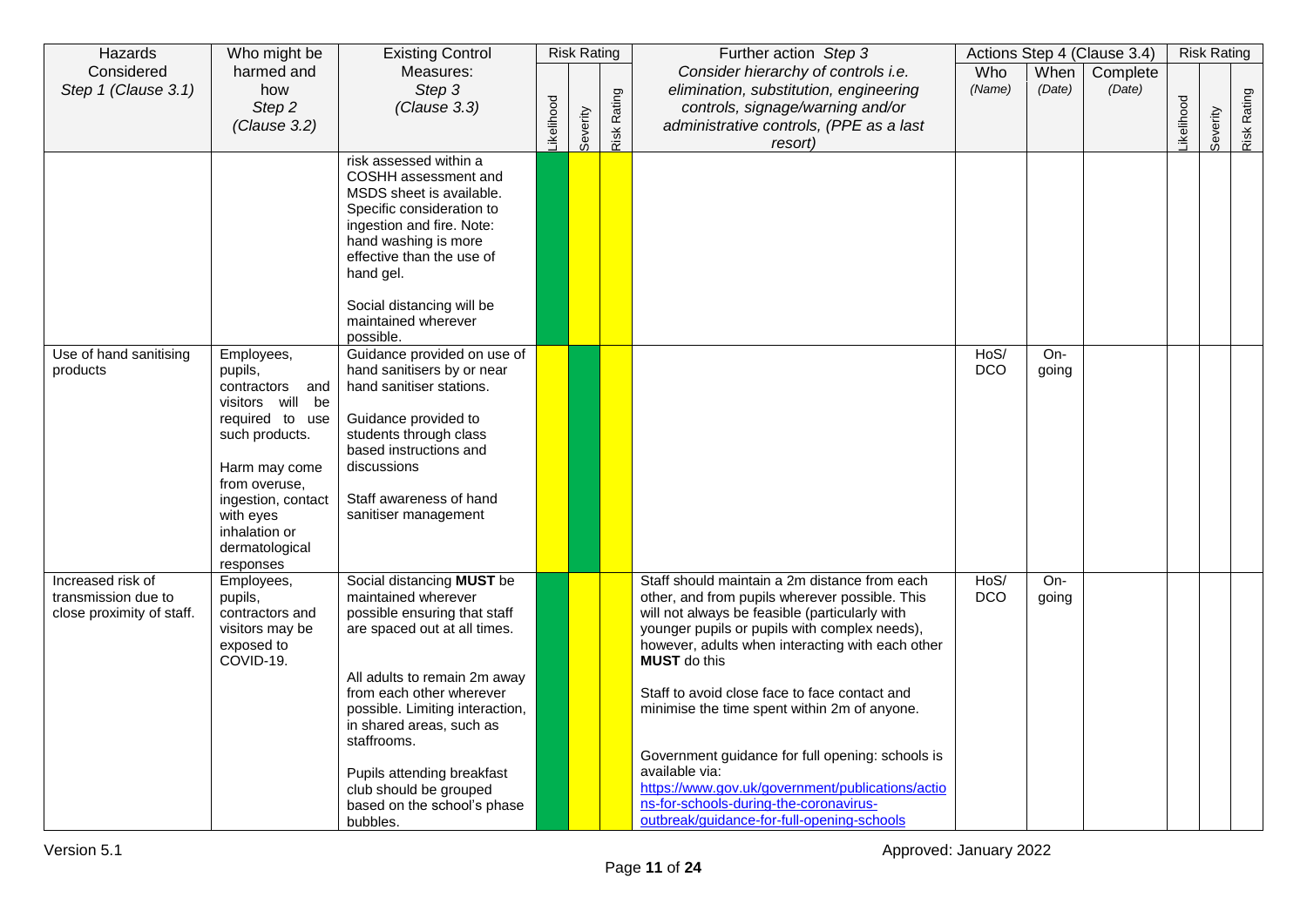| Hazards                                                          | Who might be                                                                           | <b>Existing Control</b>                                                                                                                                                                                                                                                                                                                                                                                                                                                                                                               |           | <b>Risk Rating</b> |             | Further action Step 3                                                                                                                                                                                                                                                                                                                                                                                                                                                                                                                                                                                                                                                                                                         |                    |                | Actions Step 4 (Clause 3.4) |                  | <b>Risk Rating</b> |             |
|------------------------------------------------------------------|----------------------------------------------------------------------------------------|---------------------------------------------------------------------------------------------------------------------------------------------------------------------------------------------------------------------------------------------------------------------------------------------------------------------------------------------------------------------------------------------------------------------------------------------------------------------------------------------------------------------------------------|-----------|--------------------|-------------|-------------------------------------------------------------------------------------------------------------------------------------------------------------------------------------------------------------------------------------------------------------------------------------------------------------------------------------------------------------------------------------------------------------------------------------------------------------------------------------------------------------------------------------------------------------------------------------------------------------------------------------------------------------------------------------------------------------------------------|--------------------|----------------|-----------------------------|------------------|--------------------|-------------|
| Considered<br>Step 1 (Clause 3.1)                                | harmed and<br>how<br>Step 2<br>(Clause 3.2)                                            | Measures:<br>Step 3<br>(Clause 3.3)                                                                                                                                                                                                                                                                                                                                                                                                                                                                                                   | ikelihood | Severity           | Risk Rating | Consider hierarchy of controls i.e.<br>elimination, substitution, engineering<br>controls, signage/warning and/or<br>administrative controls, (PPE as a last<br>resort)                                                                                                                                                                                                                                                                                                                                                                                                                                                                                                                                                       | Who<br>(Name)      | When<br>(Date) | Complete<br>(Date)          | <b>ikelihood</b> | Severity           | Risk Rating |
|                                                                  |                                                                                        | Teachers and other staff can<br>operate across different<br>classes and year groups in<br>order to facilitate the delivery<br>of the school timetable. This<br>should be kept to a<br>minimum, where possible.<br>Where staff need to move<br>between classes and year<br>groups, they should try and<br>keep their distance from<br>other staff as much as they<br>can, ideally 2m from other<br>adults.<br>Thorough cleaning of the<br>rooms at the end of the day.                                                                 |           |                    |             | If there are shortages of teachers, then teaching<br>assistants can be allocated to lead a group or<br>cover lessons if working under the direction of<br>qualified or nominated teacher.<br>Foundation Stage (EYFS) continue to apply as<br>set out in guidance available via:<br>https://www.gov.uk/government/publications/earl<br>y-years-foundation-stage-framework--2<br>Supply teachers, peripatetic teachers and/or<br>other temporary staff can move between schools.<br>They should ensure they minimise contact and<br>maintain as much distance as possible from<br>other staff.<br>Specialists, therapists, clinicians and other<br>support staff for pupils with SEND should provide<br>interventions as usual. |                    |                |                             |                  |                    |             |
| COVID-19 transmission<br>via the physical school<br>environment. | Employees,<br>pupils,<br>contractors and<br>visitors may be<br>exposed to<br>COVID-19. | Daytime cleaning to be<br>implemented, focusing on<br>the toilets (staff and pupils).<br>Handles of doors and<br>handrails and any other<br>surface frequently touched,<br>this includes classroom<br>tables, during break times.<br>Cleaning regime reviewed to<br>provide extra attention to<br>hand contact points,<br>surfaces, shared areas used<br>by different groups and toilet<br>spaces are cleaned<br>throughout the school day.<br>Increased cleaning regime of<br>EYFS KS1 equipment. This<br>needs to be cleaned before |           |                    |             | SBM, Jo Hughes, will be responsible for checking<br>stocks cleaning products and resources are<br>available.<br>Government guidance relating to cleaning and<br>waste management in non-healthcare setting will<br>be followed. This is available via:<br>https://www.gov.uk/government/publications/covi<br>d-19-decontamination-in-non-healthcare-settings<br>The SR41 COSHH Assessment Form and<br>additional guidance relating to hazardous<br>substances is available on the Nottinghamshire<br>Schools Portal at:<br>https://www.nottinghamshire.gov.uk/schoolsporta<br>l/health-and-safety/premises-health-and-safety-<br>file-yellow-folder/15-hazardous-substances-<br>coshh                                         | HoS/<br><b>DCO</b> | On-<br>going   |                             |                  |                    |             |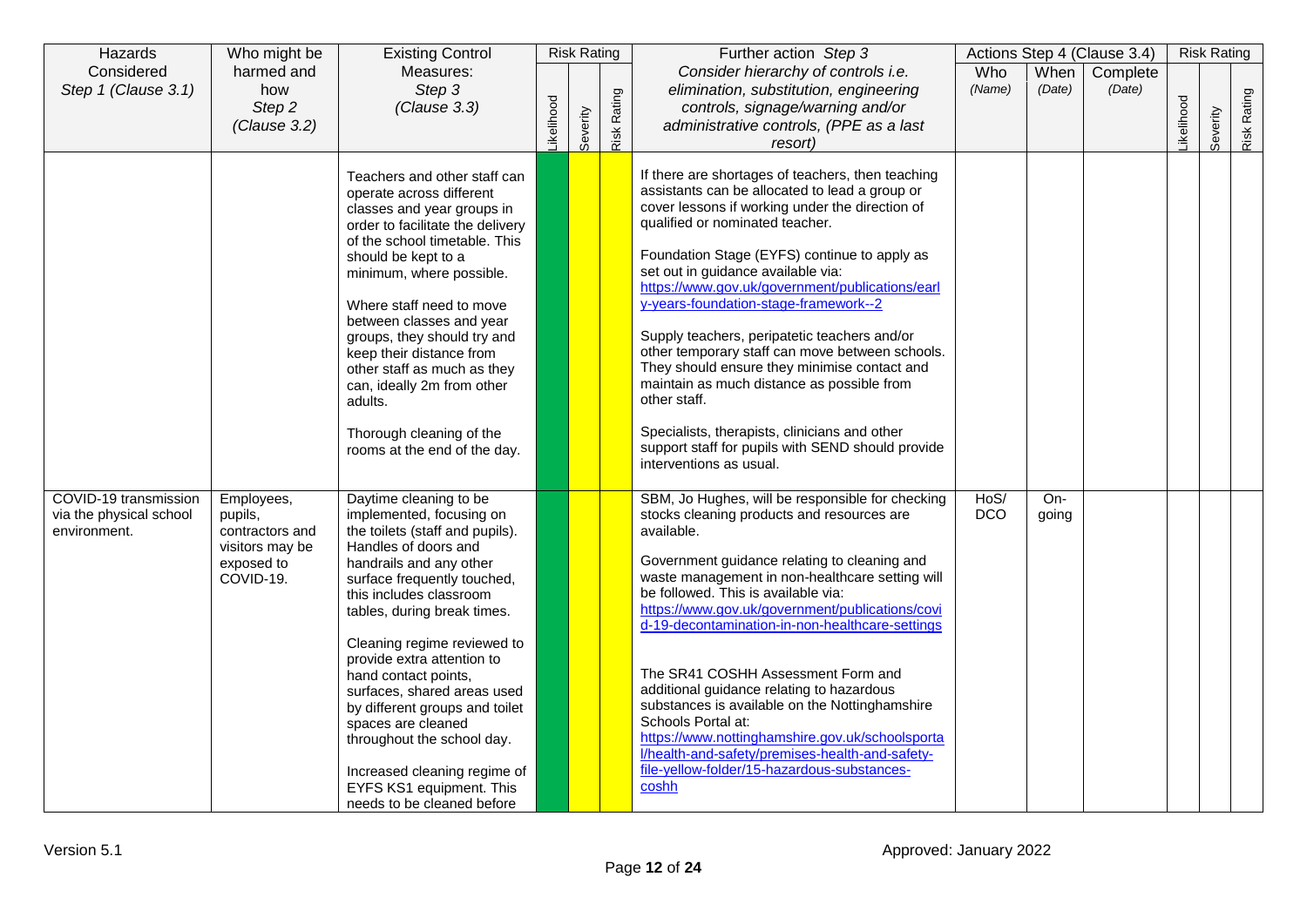| Hazards             | Who might be | <b>Existing Control</b>                                   |                  | <b>Risk Rating</b> |                    | Further action Step 3                   |        |        | Actions Step 4 (Clause 3.4) |           | <b>Risk Rating</b> |             |
|---------------------|--------------|-----------------------------------------------------------|------------------|--------------------|--------------------|-----------------------------------------|--------|--------|-----------------------------|-----------|--------------------|-------------|
| Considered          | harmed and   | Measures:                                                 |                  |                    |                    | Consider hierarchy of controls i.e.     | Who    | When   | Complete                    |           |                    |             |
| Step 1 (Clause 3.1) | how          | Step 3                                                    |                  |                    |                    | elimination, substitution, engineering  | (Name) | (Date) | (Date)                      |           |                    |             |
|                     | Step 2       | (Clause 3.3)                                              |                  |                    |                    | controls, signage/warning and/or        |        |        |                             |           |                    |             |
|                     | (Clause 3.2) |                                                           | <b>ikelihood</b> | Severity           | <b>Risk Rating</b> | administrative controls, (PPE as a last |        |        |                             | ikelihood | Severity           | Risk Rating |
|                     |              |                                                           |                  |                    |                    | resort)                                 |        |        |                             |           |                    |             |
|                     |              | and after use by the staff<br>using the equipment.        |                  |                    |                    |                                         |        |        |                             |           |                    |             |
|                     |              |                                                           |                  |                    |                    |                                         |        |        |                             |           |                    |             |
|                     |              |                                                           |                  |                    |                    |                                         |        |        |                             |           |                    |             |
|                     |              | High classroom windows and                                |                  |                    |                    |                                         |        |        |                             |           |                    |             |
|                     |              | doors MUST be open to aid<br>ventilation.                 |                  |                    |                    |                                         |        |        |                             |           |                    |             |
|                     |              | Prop doors open, where safe                               |                  |                    |                    |                                         |        |        |                             |           |                    |             |
|                     |              | to do so (considering fire                                |                  |                    |                    |                                         |        |        |                             |           |                    |             |
|                     |              | safety and safeguarding), to                              |                  |                    |                    |                                         |        |        |                             |           |                    |             |
|                     |              | limit use of door handles and                             |                  |                    |                    |                                         |        |        |                             |           |                    |             |
|                     |              | aid ventilation. Fire doors<br><b>MUST NOT</b> be propped |                  |                    |                    |                                         |        |        |                             |           |                    |             |
|                     |              | open.                                                     |                  |                    |                    |                                         |        |        |                             |           |                    |             |
|                     |              |                                                           |                  |                    |                    |                                         |        |        |                             |           |                    |             |
|                     |              | Pupils' work areas to be                                  |                  |                    |                    |                                         |        |        |                             |           |                    |             |
|                     |              | clearer each day to allow                                 |                  |                    |                    |                                         |        |        |                             |           |                    |             |
|                     |              | cleaning to take place.                                   |                  |                    |                    |                                         |        |        |                             |           |                    |             |
|                     |              | Staff to use only their own                               |                  |                    |                    |                                         |        |        |                             |           |                    |             |
|                     |              | cup for refreshments and be                               |                  |                    |                    |                                         |        |        |                             |           |                    |             |
|                     |              | responsible for the cleaning                              |                  |                    |                    |                                         |        |        |                             |           |                    |             |
|                     |              | of these.                                                 |                  |                    |                    |                                         |        |        |                             |           |                    |             |
|                     |              | Bins for tissues to be                                    |                  |                    |                    |                                         |        |        |                             |           |                    |             |
|                     |              | emptied during the day.                                   |                  |                    |                    |                                         |        |        |                             |           |                    |             |
|                     |              |                                                           |                  |                    |                    |                                         |        |        |                             |           |                    |             |
|                     |              | Interim cleaning during the<br>school day of hand contact |                  |                    |                    |                                         |        |        |                             |           |                    |             |
|                     |              | points, teaching materials                                |                  |                    |                    |                                         |        |        |                             |           |                    |             |
|                     |              | and activities including:                                 |                  |                    |                    |                                         |        |        |                             |           |                    |             |
|                     |              | Cutting and sticking                                      |                  |                    |                    |                                         |        |        |                             |           |                    |             |
|                     |              | Painting and gluing                                       |                  |                    |                    |                                         |        |        |                             |           |                    |             |
|                     |              | Indoor / outdoor<br>$\bullet$                             |                  |                    |                    |                                         |        |        |                             |           |                    |             |
|                     |              | construction toys.<br>These all need to be cleaned        |                  |                    |                    |                                         |        |        |                             |           |                    |             |
|                     |              | before and after use. And in                              |                  |                    |                    |                                         |        |        |                             |           |                    |             |
|                     |              | between sessions if they are                              |                  |                    |                    |                                         |        |        |                             |           |                    |             |
|                     |              | to be accessed by different                               |                  |                    |                    |                                         |        |        |                             |           |                    |             |
|                     |              | groups.                                                   |                  |                    |                    |                                         |        |        |                             |           |                    |             |
|                     |              |                                                           |                  |                    |                    |                                         |        |        |                             |           |                    |             |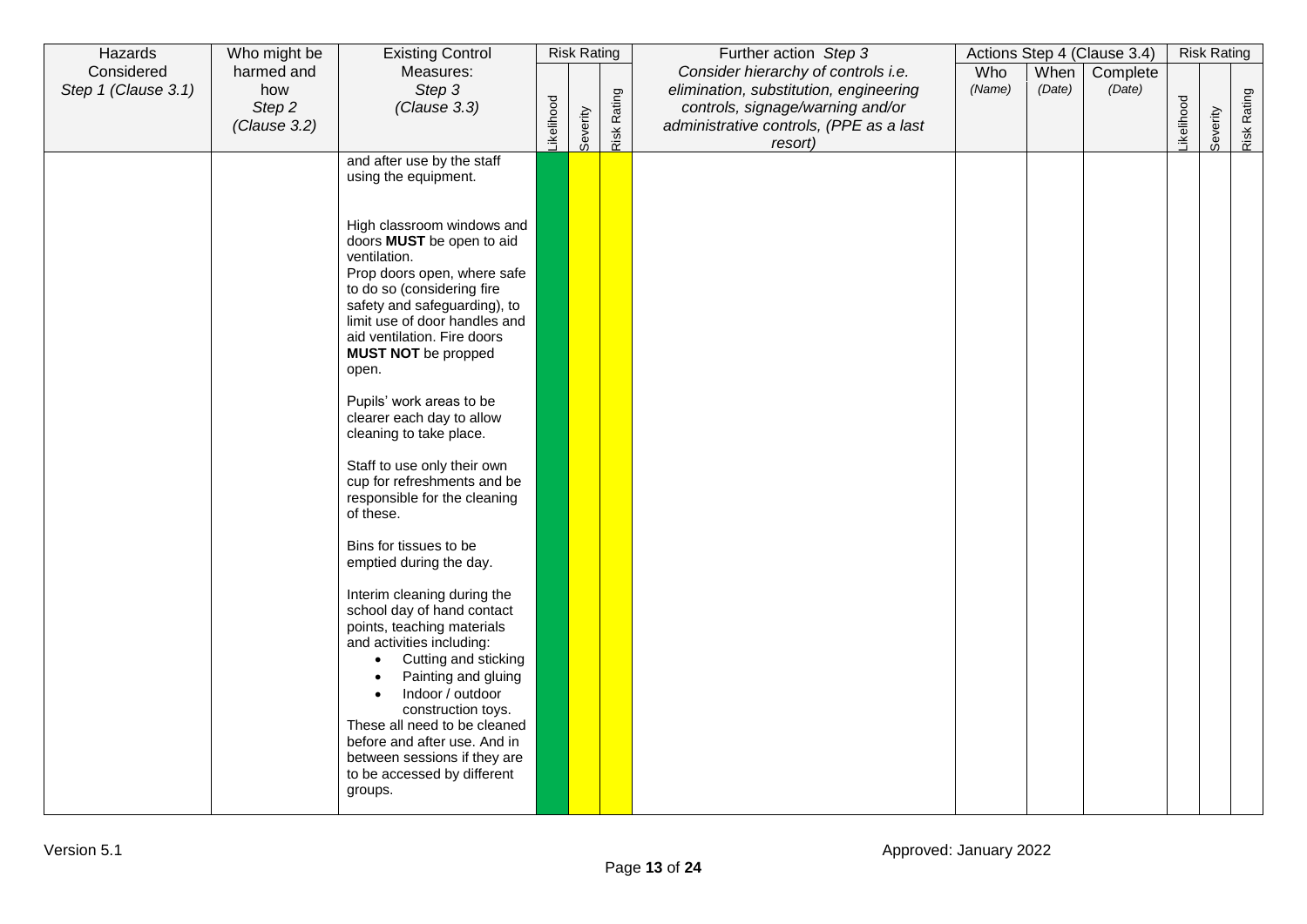| Hazards                                            | Who might be                                                                           | <b>Existing Control</b>                                                                                                                                                                                                                                                                                                                                                                                                                                                                                                                    |           | <b>Risk Rating</b> |             | Further action Step 3                                                                                                                                                                                                                                                                                                                                                                                                                                                                                                                                                                                                                                                                                   |                    |              | Actions Step 4 (Clause 3.4) |            | <b>Risk Rating</b> |             |
|----------------------------------------------------|----------------------------------------------------------------------------------------|--------------------------------------------------------------------------------------------------------------------------------------------------------------------------------------------------------------------------------------------------------------------------------------------------------------------------------------------------------------------------------------------------------------------------------------------------------------------------------------------------------------------------------------------|-----------|--------------------|-------------|---------------------------------------------------------------------------------------------------------------------------------------------------------------------------------------------------------------------------------------------------------------------------------------------------------------------------------------------------------------------------------------------------------------------------------------------------------------------------------------------------------------------------------------------------------------------------------------------------------------------------------------------------------------------------------------------------------|--------------------|--------------|-----------------------------|------------|--------------------|-------------|
| Considered                                         | harmed and                                                                             | Measures:                                                                                                                                                                                                                                                                                                                                                                                                                                                                                                                                  |           |                    |             | Consider hierarchy of controls i.e.                                                                                                                                                                                                                                                                                                                                                                                                                                                                                                                                                                                                                                                                     | Who                | When         | Complete                    |            |                    |             |
| Step 1 (Clause 3.1)                                | how                                                                                    | Step 3                                                                                                                                                                                                                                                                                                                                                                                                                                                                                                                                     |           |                    |             | elimination, substitution, engineering                                                                                                                                                                                                                                                                                                                                                                                                                                                                                                                                                                                                                                                                  | (Name)             | (Date)       | (Date)                      |            |                    |             |
|                                                    | Step 2                                                                                 | (Clause 3.3)                                                                                                                                                                                                                                                                                                                                                                                                                                                                                                                               |           |                    |             | controls, signage/warning and/or                                                                                                                                                                                                                                                                                                                                                                                                                                                                                                                                                                                                                                                                        |                    |              |                             |            |                    |             |
|                                                    | (Clause 3.2)                                                                           |                                                                                                                                                                                                                                                                                                                                                                                                                                                                                                                                            | ikelihood | Severity           | Risk Rating | administrative controls, (PPE as a last<br>resort)                                                                                                                                                                                                                                                                                                                                                                                                                                                                                                                                                                                                                                                      |                    |              |                             | Likelihood | Severity           | Risk Rating |
|                                                    |                                                                                        | The risks from any<br>hazardous substances used<br>for cleaning MUST be<br>COSHH assessed and<br>MSDS sheet available.<br>Findings will be formally<br>communicated to relevant<br>persons. Key considerations<br>given to use of products in<br>classrooms e.g. safe<br>storage.<br>Staff required to conduct<br>cleaning tasks to have<br>received suitable and<br>sufficient training for safe<br>cleaning procedures and use<br>of hazardous substances.                                                                               |           |                    |             |                                                                                                                                                                                                                                                                                                                                                                                                                                                                                                                                                                                                                                                                                                         |                    |              |                             |            |                    |             |
| Risk of transmission<br>due to contact activities. | Employees,<br>pupils,<br>contractors and<br>visitors may be<br>exposed to<br>COVID-19. | Establish which lessons or<br>classroom activities can take<br>place outdoors.<br>Where possible self-<br>assessment/ marking should<br>be used, along with success<br>criteria, to avoid staff contact<br>with exercise books.<br>If exercise books are<br>touched staff should wash<br>and/or sanitise hands prior to<br>touching anything else.<br>Avoid shaking hands with<br>colleagues and visitors.<br>Cease the use of shared<br>drinking cups.<br>Staff and pupils to avoid<br>bringing additional items<br>from home into school |           |                    |             | CLEAPSS has issued guidance for Science<br>Departments and COVID-19 available via:<br>http://science.cleapss.org.uk/Resource-<br>Info/GL336-CLEAPSS-Advice-during-the-COVID-<br>19-Coronavirus-Pandemic.aspx<br>CLEAPSS has issued guidance for D&T<br>Departments and COVID-19 available via:<br>http://dt.cleapss.org.uk/Resource/GL347-<br>returning-to-school-after-an-extended-period-of-<br>closure.aspx<br>Replace any shared cups with disposable cups<br>and encourage parents to provide water bottles<br>for children.<br>Children to bring in their own named water bottle<br>which is sent home and cleaned every night.<br>Children to come to school wearing their PE kit<br>on PE days. | HoS/<br><b>DCO</b> | On-<br>going |                             |            |                    |             |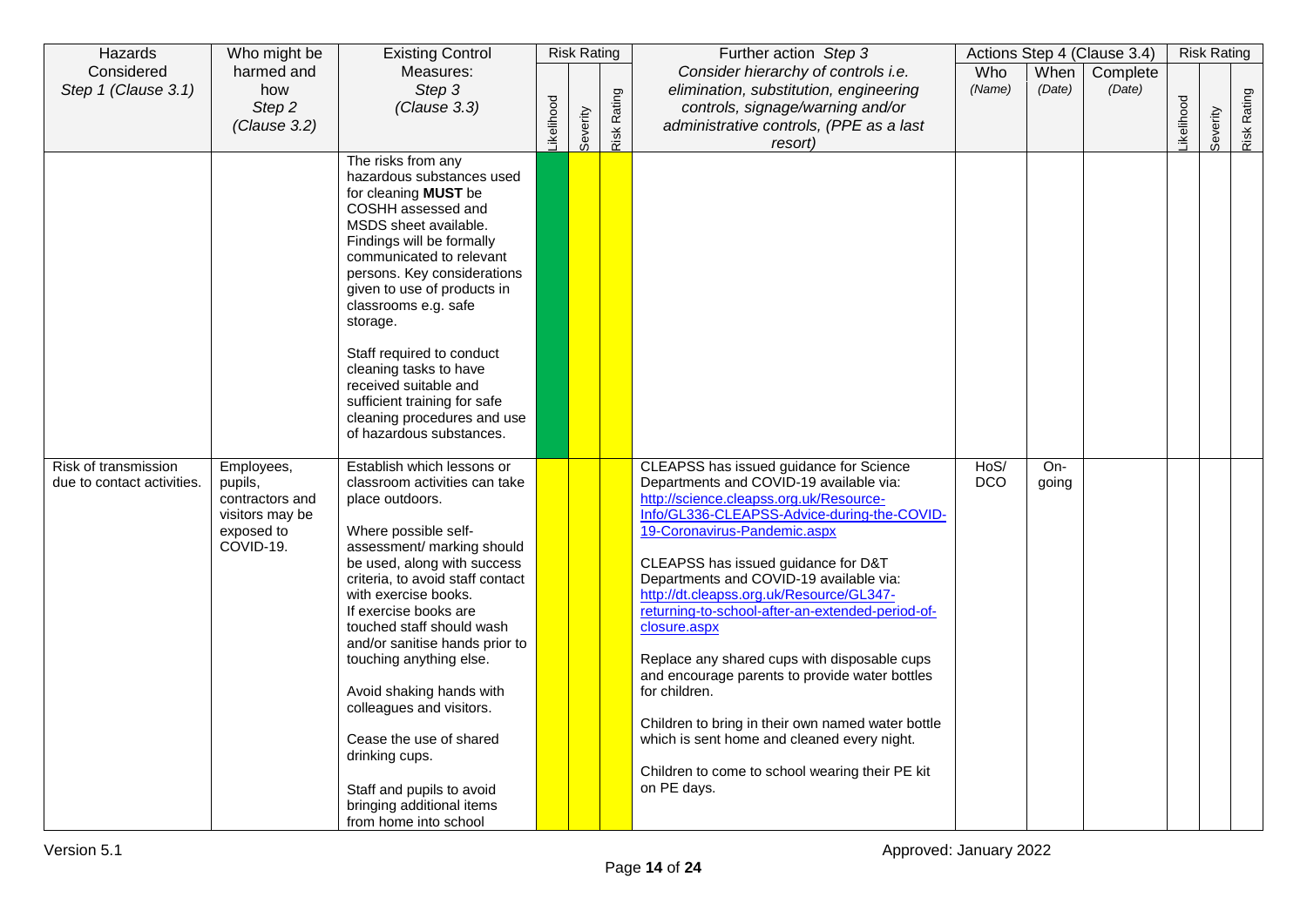| Hazards             | Who might be | <b>Existing Control</b>                             |            | <b>Risk Rating</b> |             | Further action Step 3                                          |            |        | Actions Step 4 (Clause 3.4) |           | <b>Risk Rating</b> |             |
|---------------------|--------------|-----------------------------------------------------|------------|--------------------|-------------|----------------------------------------------------------------|------------|--------|-----------------------------|-----------|--------------------|-------------|
| Considered          | harmed and   | Measures:                                           |            |                    |             | Consider hierarchy of controls i.e.                            | <b>Who</b> | When   | Complete                    |           |                    |             |
| Step 1 (Clause 3.1) | how          | Step 3                                              |            |                    |             | elimination, substitution, engineering                         | (Name)     | (Date) | (Date)                      |           |                    |             |
|                     | Step 2       | (Clause 3.3)                                        |            |                    |             | controls, signage/warning and/or                               |            |        |                             |           |                    |             |
|                     | (Clause 3.2) |                                                     | Likelihood | Severity           | Risk Rating | administrative controls, (PPE as a last                        |            |        |                             | ikelihood | Severity           | Risk Rating |
|                     |              |                                                     |            |                    |             | resort)                                                        |            |        |                             |           |                    |             |
|                     |              | unless absolutely necessary.                        |            |                    |             | Pupils to have own key equipment which remains                 |            |        |                             |           |                    |             |
|                     |              | Such items (if required) to be                      |            |                    |             | with them. Storage of these items to be placed                 |            |        |                             |           |                    |             |
|                     |              | cleaned before being<br>distributed.                |            |                    |             | close by, to minimize movement during lessons.                 |            |        |                             |           |                    |             |
|                     |              |                                                     |            |                    |             | Teachers to not take books home to be marked                   |            |        |                             |           |                    |             |
|                     |              | All pupils to have their own                        |            |                    |             | Pupils and teachers can take books and other                   |            |        |                             |           |                    |             |
|                     |              | equipment provided and                              |            |                    |             | shared resources home, although unnecessary                    |            |        |                             |           |                    |             |
|                     |              | remain with this equipment.                         |            |                    |             | sharing should be avoided, especially where this               |            |        |                             |           |                    |             |
|                     |              | For example; pencils, books,                        |            |                    |             | does not contribute to pupil education and                     |            |        |                             |           |                    |             |
|                     |              | whiteboard. Items to be<br>cleaned frequently.      |            |                    |             | development. Cleaning and rotation of items to<br>be followed. |            |        |                             |           |                    |             |
|                     |              | Key resources such as                               |            |                    |             |                                                                |            |        |                             |           |                    |             |
|                     |              | pencil, ruler, crayons,                             |            |                    |             | Government guidance for full opening: schools is               |            |        |                             |           |                    |             |
|                     |              | whiteboard pen etc to be                            |            |                    |             | available via:                                                 |            |        |                             |           |                    |             |
|                     |              | kept close by to minimize                           |            |                    |             | https://www.gov.uk/government/publications/actio               |            |        |                             |           |                    |             |
|                     |              | movement around the                                 |            |                    |             | ns-for-schools-during-the-coronavirus-                         |            |        |                             |           |                    |             |
|                     |              | classroom.<br>Exercise books to be out              |            |                    |             | outbreak/guidance-for-full-opening-schools                     |            |        |                             |           |                    |             |
|                     |              | only when required. Staff to                        |            |                    |             |                                                                |            |        |                             |           |                    |             |
|                     |              | encourage all pupils to be                          |            |                    |             |                                                                |            |        |                             |           |                    |             |
|                     |              | individually responsible for                        |            |                    |             |                                                                |            |        |                             |           |                    |             |
|                     |              | getting resources needed for                        |            |                    |             |                                                                |            |        |                             |           |                    |             |
|                     |              | each specific lesson, as they                       |            |                    |             |                                                                |            |        |                             |           |                    |             |
|                     |              | enter the classroom, keeping                        |            |                    |             |                                                                |            |        |                             |           |                    |             |
|                     |              | their pencil sharp etc                              |            |                    |             |                                                                |            |        |                             |           |                    |             |
|                     |              | Classroom resources (e.g.                           |            |                    |             |                                                                |            |        |                             |           |                    |             |
|                     |              | books, games etc.) can be                           |            |                    |             |                                                                |            |        |                             |           |                    |             |
|                     |              | used and shared within a                            |            |                    |             |                                                                |            |        |                             |           |                    |             |
|                     |              | group. These should be                              |            |                    |             |                                                                |            |        |                             |           |                    |             |
|                     |              | cleaned regularly.                                  |            |                    |             |                                                                |            |        |                             |           |                    |             |
|                     |              | Resources that are shared                           |            |                    |             |                                                                |            |        |                             |           |                    |             |
|                     |              | between groups must be                              |            |                    |             |                                                                |            |        |                             |           |                    |             |
|                     |              | sanitized prior to use by                           |            |                    |             |                                                                |            |        |                             |           |                    |             |
|                     |              | another group.                                      |            |                    |             |                                                                |            |        |                             |           |                    |             |
|                     |              |                                                     |            |                    |             |                                                                |            |        |                             |           |                    |             |
|                     |              | Pupils to work in as smaller<br>groups as possible. |            |                    |             |                                                                |            |        |                             |           |                    |             |
|                     |              |                                                     |            |                    |             |                                                                |            |        |                             |           |                    |             |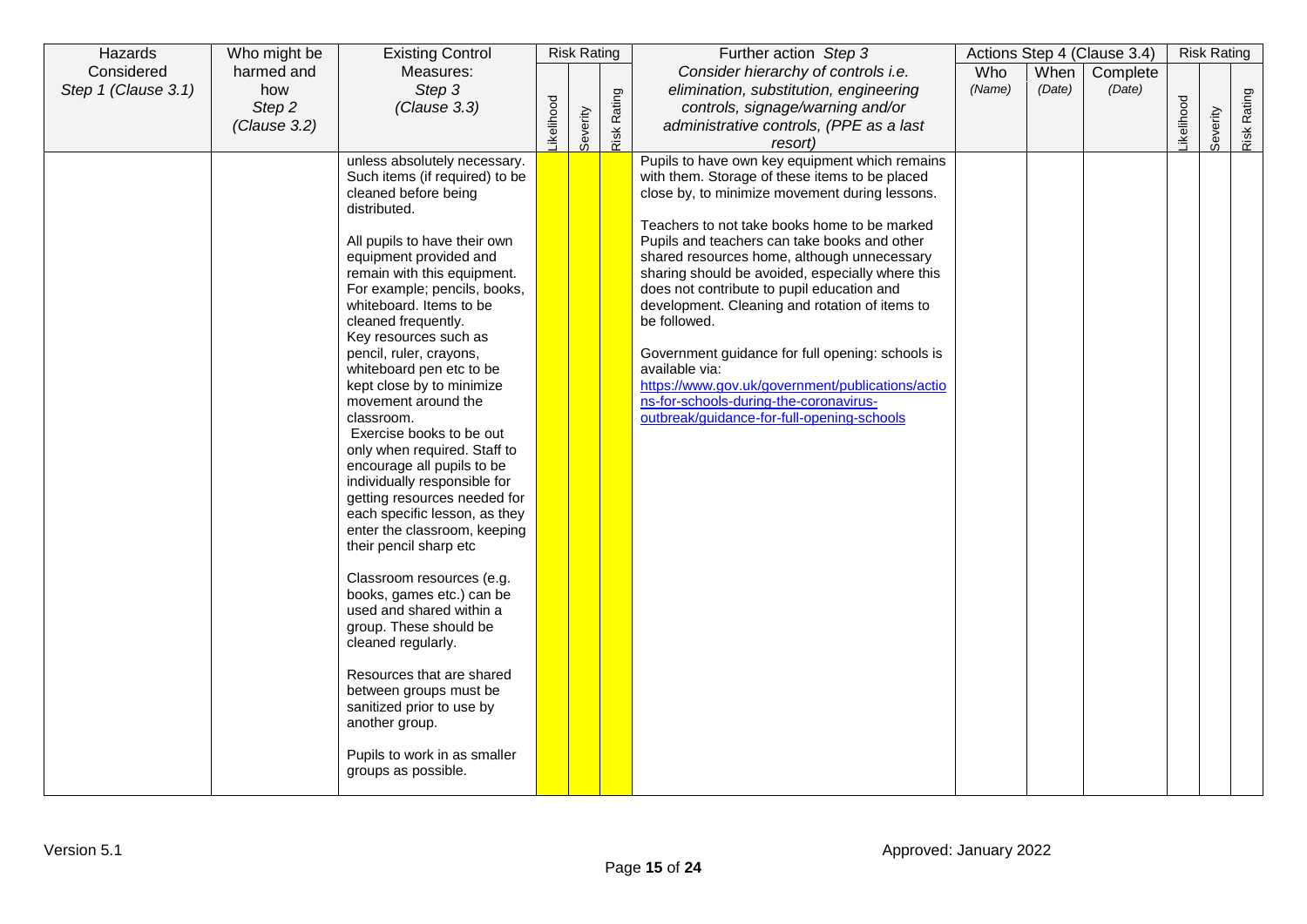| Hazards                                                          | Who might be                                                                           | <b>Existing Control</b>                                                                                                                                                                                                                                                                                                                                                                                                           |           | <b>Risk Rating</b> |             | Further action Step 3                                                                                                                                                                                                                                                                                                                                                                    |                    |                | Actions Step 4 (Clause 3.4) |            | <b>Risk Rating</b> |             |
|------------------------------------------------------------------|----------------------------------------------------------------------------------------|-----------------------------------------------------------------------------------------------------------------------------------------------------------------------------------------------------------------------------------------------------------------------------------------------------------------------------------------------------------------------------------------------------------------------------------|-----------|--------------------|-------------|------------------------------------------------------------------------------------------------------------------------------------------------------------------------------------------------------------------------------------------------------------------------------------------------------------------------------------------------------------------------------------------|--------------------|----------------|-----------------------------|------------|--------------------|-------------|
| Considered<br>Step 1 (Clause 3.1)                                | harmed and<br>how<br>Step 2<br>(Clause 3.2)                                            | Measures:<br>Step 3<br>(Clause 3.3)                                                                                                                                                                                                                                                                                                                                                                                               | ikelihood | Severity           | Risk Rating | Consider hierarchy of controls i.e.<br>elimination, substitution, engineering<br>controls, signage/warning and/or<br>administrative controls, (PPE as a last<br>resort)                                                                                                                                                                                                                  | Who<br>(Name)      | When<br>(Date) | Complete<br>(Date)          | Likelihood | Severity           | Risk Rating |
|                                                                  |                                                                                        | Pupils should work / play<br>outside as often as this is<br>possible.<br>When working inside, pupils<br>should be in groups, in well<br>ventilated areas (e.g. with<br>windows / outside doors<br>open) and follow social<br>distancing guidance<br>wherever possible.                                                                                                                                                            |           |                    |             |                                                                                                                                                                                                                                                                                                                                                                                          |                    |                |                             |            |                    |             |
| Risk of transmission<br>due to music and<br>sporting activities. | Employees,<br>pupils,<br>contractors and<br>visitors may be<br>exposed to<br>COVID-19. | There may be an additional<br>risk of infection when<br>singing, chanting, playing<br>wind / brass instruments or<br>shouting. Implement<br>additional actions to reduce<br>risk, including;<br>Do not share<br>$\bullet$<br>instruments.<br>Ensure good<br>ventilation.<br>Avoid singing and<br>playing wind / brass<br>instruments in<br>larger groups e.g.<br>choirs, ensembles<br>or assemblies.<br>Physical education, sport |           |                    |             | If using external contractors to support activities,<br>ensure that risk controls and arrangements are<br>formally communicated. Where appropriate<br>request a copy of their own risk assessment.<br>Sound advice to adapt the teaching of music in<br><b>KS2.</b><br>Charanga Music Scheme- use adapted units to<br>avoid singing.<br>Sport providers to be aware of the requirements. | HoS/<br><b>DCO</b> | $On-$<br>going |                             |            |                    |             |
|                                                                  |                                                                                        | and physical activity can be<br>provided within current<br>control measures. The<br>following must be<br>considered:<br>Pupils to be kept in<br>$\bullet$<br>consistent groups<br>for sporting<br>activities.<br>Sports equipment to<br>be cleaned between                                                                                                                                                                        |           |                    |             | Teachers to adapt coverage of the PE units of<br>work to avoid use of the same equipment. This to<br>be communicated on long-term curriculum map.<br>PE lessons to be done outside, where and when<br>possible. If indoors and equipment is used<br>protocols around the cleaning of this to be<br>adhered to by sports providers and staff.                                             |                    |                |                             |            |                    |             |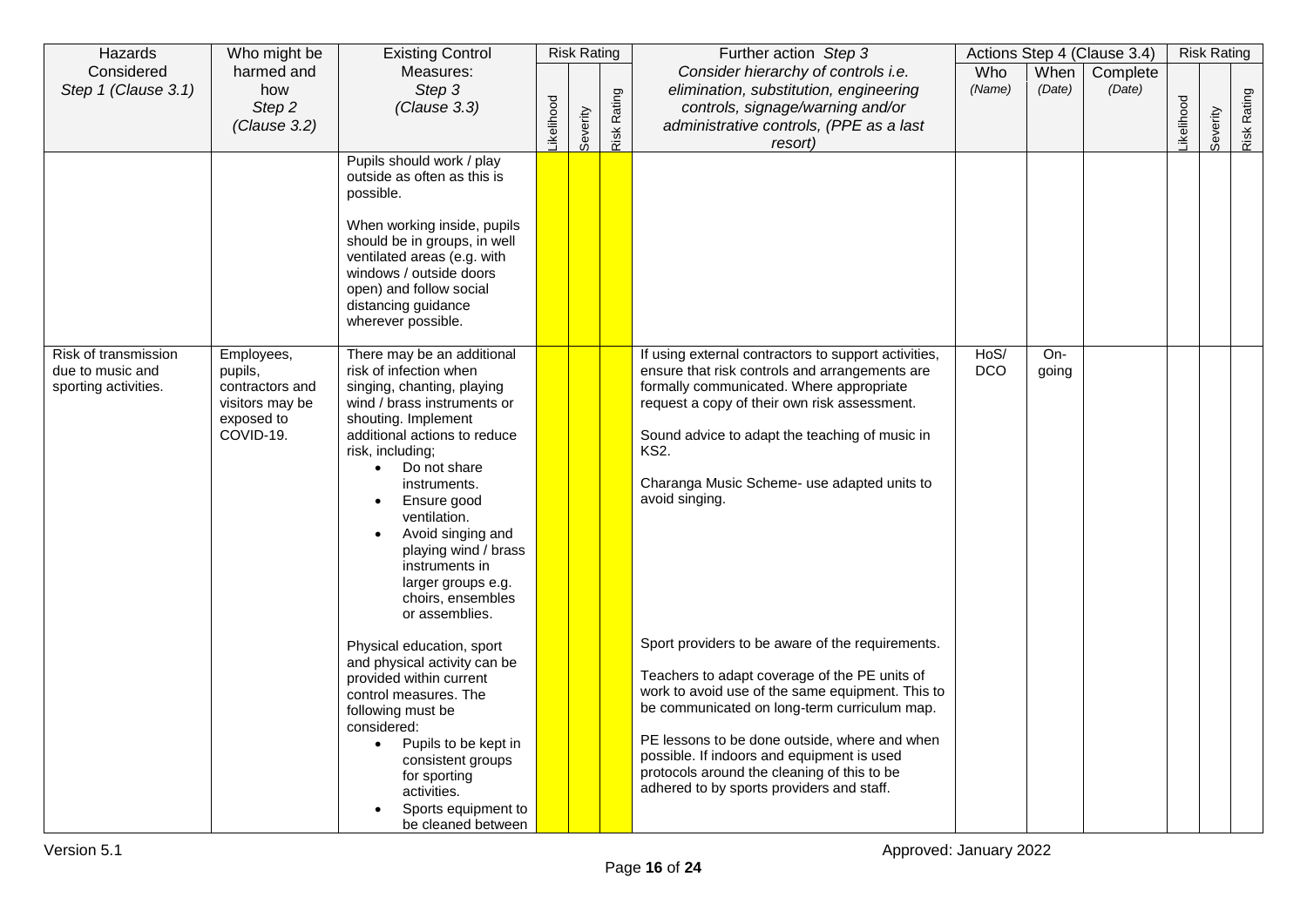| Hazards             | Who might be                        | <b>Existing Control</b>                                   |           | <b>Risk Rating</b> |             | Further action Step 3                   |            |        | Actions Step 4 (Clause 3.4) |                  | <b>Risk Rating</b> |             |
|---------------------|-------------------------------------|-----------------------------------------------------------|-----------|--------------------|-------------|-----------------------------------------|------------|--------|-----------------------------|------------------|--------------------|-------------|
| Considered          | harmed and                          | Measures:                                                 |           |                    |             | Consider hierarchy of controls i.e.     | Who        | When   | Complete                    |                  |                    |             |
| Step 1 (Clause 3.1) | how                                 | Step 3                                                    |           |                    |             | elimination, substitution, engineering  | (Name)     | (Date) | (Date)                      |                  |                    |             |
|                     | Step 2                              | (Clause 3.3)                                              |           |                    |             | controls, signage/warning and/or        |            |        |                             |                  |                    |             |
|                     | (Clause 3.2)                        |                                                           | ikelihood | Severity           | Risk Rating | administrative controls, (PPE as a last |            |        |                             | <b>ikelihood</b> | Severity           | Risk Rating |
|                     |                                     |                                                           |           |                    |             | resort)                                 |            |        |                             |                  |                    |             |
|                     |                                     | each use by<br>different groups.                          |           |                    |             |                                         |            |        |                             |                  |                    |             |
|                     |                                     | Contact sports                                            |           |                    |             |                                         |            |        |                             |                  |                    |             |
|                     |                                     | avoided.                                                  |           |                    |             |                                         |            |        |                             |                  |                    |             |
|                     |                                     | Outdoor sports<br>$\bullet$                               |           |                    |             |                                         |            |        |                             |                  |                    |             |
|                     |                                     | prioritised where                                         |           |                    |             |                                         |            |        |                             |                  |                    |             |
|                     |                                     | possible, and large                                       |           |                    |             |                                         |            |        |                             |                  |                    |             |
|                     |                                     | indoor spaces                                             |           |                    |             |                                         |            |        |                             |                  |                    |             |
|                     |                                     | where it is not,<br>maximising                            |           |                    |             |                                         |            |        |                             |                  |                    |             |
|                     |                                     | distancing between                                        |           |                    |             |                                         |            |        |                             |                  |                    |             |
|                     |                                     | pupils and paying                                         |           |                    |             |                                         |            |        |                             |                  |                    |             |
|                     |                                     | scrupulous attention                                      |           |                    |             |                                         |            |        |                             |                  |                    |             |
|                     |                                     | to cleaning and                                           |           |                    |             |                                         |            |        |                             |                  |                    |             |
|                     |                                     | hygiene.<br>External coaches,                             |           |                    |             |                                         |            |        |                             |                  |                    |             |
|                     |                                     | clubs and                                                 |           |                    |             |                                         |            |        |                             |                  |                    |             |
|                     |                                     | organisations can                                         |           |                    |             |                                         |            |        |                             |                  |                    |             |
|                     |                                     | be used for                                               |           |                    |             |                                         |            |        |                             |                  |                    |             |
|                     |                                     | curricular and extra-                                     |           |                    |             |                                         |            |        |                             |                  |                    |             |
|                     |                                     | curricular activities.                                    |           |                    |             |                                         |            |        |                             |                  |                    |             |
| Use of face-masks   | Employees,                          | Staff and visitors are                                    |           |                    |             |                                         | HoS/       | $On-$  |                             |                  |                    |             |
|                     | pupils,                             | required to wear face masks                               |           |                    |             |                                         | <b>DCO</b> | going  |                             |                  |                    |             |
|                     | contractors and                     | when in communal areas                                    |           |                    |             |                                         |            |        |                             |                  |                    |             |
|                     | visitors will be<br>required to use | and when moving around<br>school.                         |           |                    |             |                                         |            |        |                             |                  |                    |             |
|                     | face coverings in                   |                                                           |           |                    |             |                                         |            |        |                             |                  |                    |             |
|                     | communal areas.                     | Staff have been trained in                                |           |                    |             |                                         |            |        |                             |                  |                    |             |
|                     |                                     | the use of masks including                                |           |                    |             |                                         |            |        |                             |                  |                    |             |
|                     | Harm may be                         | how to wear a mask and how                                |           |                    |             |                                         |            |        |                             |                  |                    |             |
|                     | caused by<br>ineffective use of     | to put on a mask.                                         |           |                    |             |                                         |            |        |                             |                  |                    |             |
|                     | masks,                              | Staff have also been trained                              |           |                    |             |                                         |            |        |                             |                  |                    |             |
|                     | ineffective                         | in dealing with mask use                                  |           |                    |             |                                         |            |        |                             |                  |                    |             |
|                     | procedures for                      | sensitively and looking out                               |           |                    |             |                                         |            |        |                             |                  |                    |             |
|                     | putting on and                      | for distress and concern                                  |           |                    |             |                                         |            |        |                             |                  |                    |             |
|                     | taking off masks,                   | amongst all mask wearers                                  |           |                    |             |                                         |            |        |                             |                  |                    |             |
|                     | emotional<br>responses to           | and pupils who are anxious<br>when seeing staff with face |           |                    |             |                                         |            |        |                             |                  |                    |             |
|                     | wearing a mask                      | masks/visors on.                                          |           |                    |             |                                         |            |        |                             |                  |                    |             |
|                     |                                     |                                                           |           |                    |             |                                         |            |        |                             |                  |                    |             |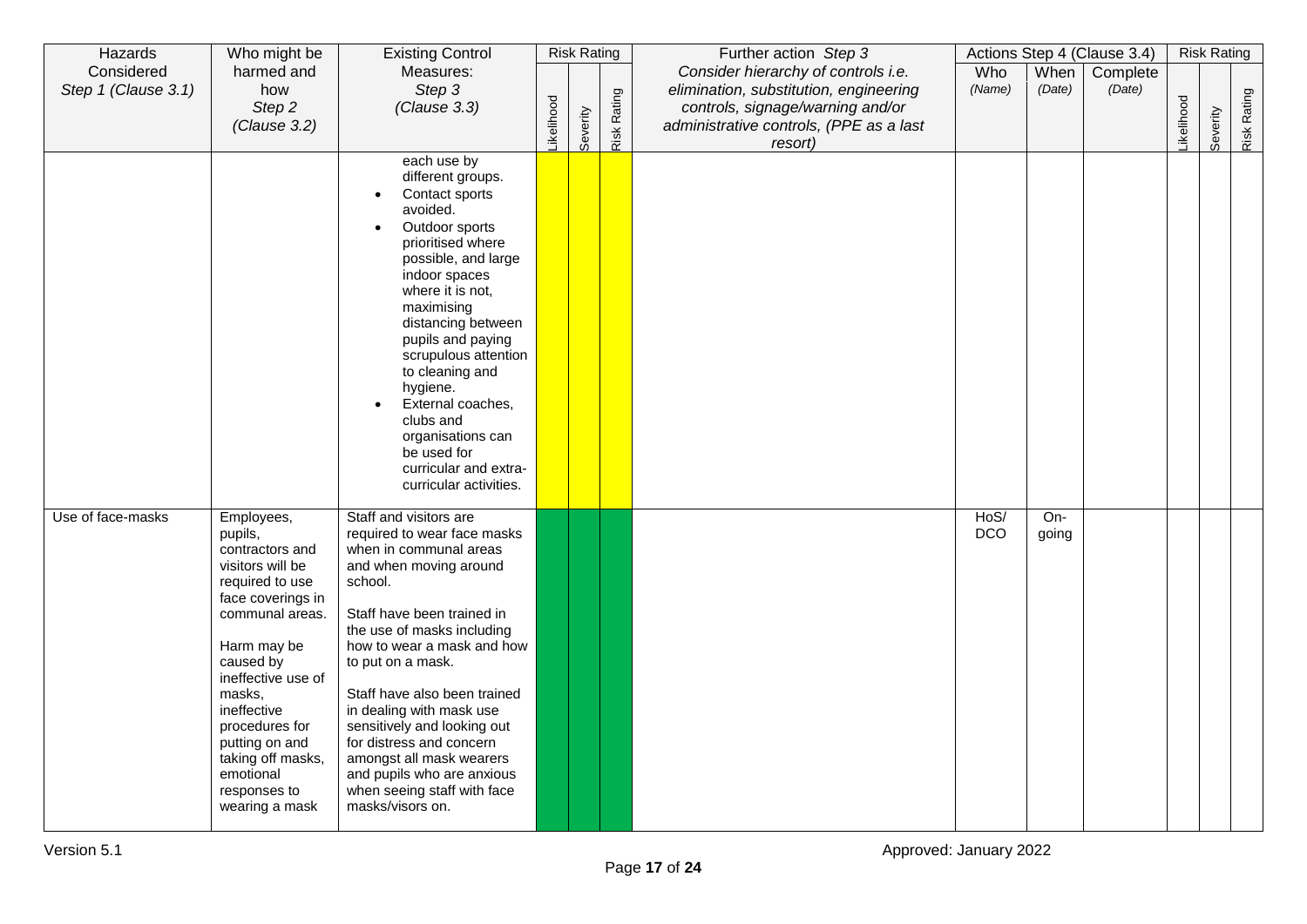| Hazards                                  | Who might be                       | <b>Existing Control</b>                                      |           | <b>Risk Rating</b> |             | Further action Step 3                                                                                     |            |        | Actions Step 4 (Clause 3.4) |            | <b>Risk Rating</b> |             |
|------------------------------------------|------------------------------------|--------------------------------------------------------------|-----------|--------------------|-------------|-----------------------------------------------------------------------------------------------------------|------------|--------|-----------------------------|------------|--------------------|-------------|
| Considered                               | harmed and                         | Measures:                                                    |           |                    |             | Consider hierarchy of controls i.e.                                                                       | Who        | When   | Complete                    |            |                    |             |
| Step 1 (Clause 3.1)                      | how                                | Step 3                                                       |           |                    |             | elimination, substitution, engineering                                                                    | (Name)     | (Date) | (Date)                      |            |                    |             |
|                                          | Step <sub>2</sub>                  | (Clause 3.3)                                                 |           |                    |             | controls, signage/warning and/or                                                                          |            |        |                             |            |                    |             |
|                                          | (Clause 3.2)                       |                                                              | ikelihood | Severity           | Risk Rating | administrative controls, (PPE as a last                                                                   |            |        |                             | Likelihood | Severity           | Risk Rating |
| Pupils unable to                         | Employees,                         | Reinforce key messages                                       |           |                    |             | resort)<br>Consider implications on the behaviour policy                                                  | HoS/       | $On-$  |                             |            |                    |             |
| understand recognise                     | pupils,                            | throughout the school day                                    |           |                    |             | and review as necessary.                                                                                  | <b>DCO</b> | going  |                             |            |                    |             |
| the COVID-19 control<br>measures.        | contractors and<br>visitors may be | and build into routine.                                      |           |                    |             |                                                                                                           |            |        |                             |            |                    |             |
|                                          | exposed to                         | Teach children hand                                          |           |                    |             |                                                                                                           |            |        |                             |            |                    |             |
|                                          | COVID-19.                          | washing techniques.                                          |           |                    |             |                                                                                                           |            |        |                             |            |                    |             |
|                                          |                                    | Build hand washing into the                                  |           |                    |             |                                                                                                           |            |        |                             |            |                    |             |
|                                          |                                    | routine of the school day;                                   |           |                    |             |                                                                                                           |            |        |                             |            |                    |             |
|                                          |                                    | On arrival<br>Before / after break                           |           |                    |             |                                                                                                           |            |        |                             |            |                    |             |
|                                          |                                    | Before / after lunch                                         |           |                    |             |                                                                                                           |            |        |                             |            |                    |             |
|                                          |                                    | Before leaving                                               |           |                    |             |                                                                                                           |            |        |                             |            |                    |             |
|                                          |                                    | school                                                       |           |                    |             |                                                                                                           |            |        |                             |            |                    |             |
|                                          |                                    | Consistent reminders and                                     |           |                    |             |                                                                                                           |            |        |                             |            |                    |             |
|                                          |                                    | positive reinforcement to                                    |           |                    |             |                                                                                                           |            |        |                             |            |                    |             |
|                                          |                                    | pupils regarding key control                                 |           |                    |             |                                                                                                           |            |        |                             |            |                    |             |
|                                          |                                    | measures;<br>Social distancing                               |           |                    |             |                                                                                                           |            |        |                             |            |                    |             |
|                                          |                                    | Cough / sneeze                                               |           |                    |             |                                                                                                           |            |        |                             |            |                    |             |
|                                          |                                    | into tissue                                                  |           |                    |             |                                                                                                           |            |        |                             |            |                    |             |
|                                          |                                    | Washing hands                                                |           |                    |             |                                                                                                           |            |        |                             |            |                    |             |
|                                          |                                    | Behaviour policy to be                                       |           |                    |             |                                                                                                           |            |        |                             |            |                    |             |
|                                          |                                    | implemented where<br>appropriate.                            |           |                    |             |                                                                                                           |            |        |                             |            |                    |             |
|                                          |                                    |                                                              |           |                    |             |                                                                                                           |            |        |                             |            |                    |             |
| Large groups                             | Employees,                         | Arrangements for parents to                                  |           |                    |             | Parents provided with information about changes                                                           | HoS/       | $On-$  |                             |            |                    |             |
| congregating making<br>social distancing | pupils,<br>contractors and         | drop off / collect pupils to be<br>reviewed to enable social |           |                    |             | to pupil drop off / collection and timetable for the<br>school day via newsletter, text. This information | <b>DCO</b> | going  |                             |            |                    |             |
| difficult.                               | visitors may be                    | distancing (between parents                                  |           |                    |             | to be provided to parents prior to school                                                                 |            |        |                             |            |                    |             |
|                                          | exposed<br>to                      | and children).                                               |           |                    |             | reoccupation.                                                                                             |            |        |                             |            |                    |             |
|                                          | COVID-19.                          |                                                              |           |                    |             |                                                                                                           |            |        |                             |            |                    |             |
|                                          |                                    | Parents / Carers advised                                     |           |                    |             |                                                                                                           |            |        |                             |            |                    |             |
|                                          |                                    | only one individual to<br>accompany children to the          |           |                    |             | Senior leader to encourage parent/ carers to<br>leave their child once they enter the school gates        |            |        |                             |            |                    |             |
|                                          |                                    | education / childcare setting.                               |           |                    |             | and for no adults to linger around the main entry                                                         |            |        |                             |            |                    |             |
|                                          |                                    |                                                              |           |                    |             | points.                                                                                                   |            |        |                             |            |                    |             |
|                                          |                                    | Parents / Carers reminded to                                 |           |                    |             |                                                                                                           |            |        |                             |            |                    |             |
|                                          |                                    | not congregate at entrance                                   |           |                    |             |                                                                                                           |            |        |                             |            |                    |             |
|                                          |                                    | gates or doors or enter the                                  |           |                    |             |                                                                                                           |            |        |                             |            |                    |             |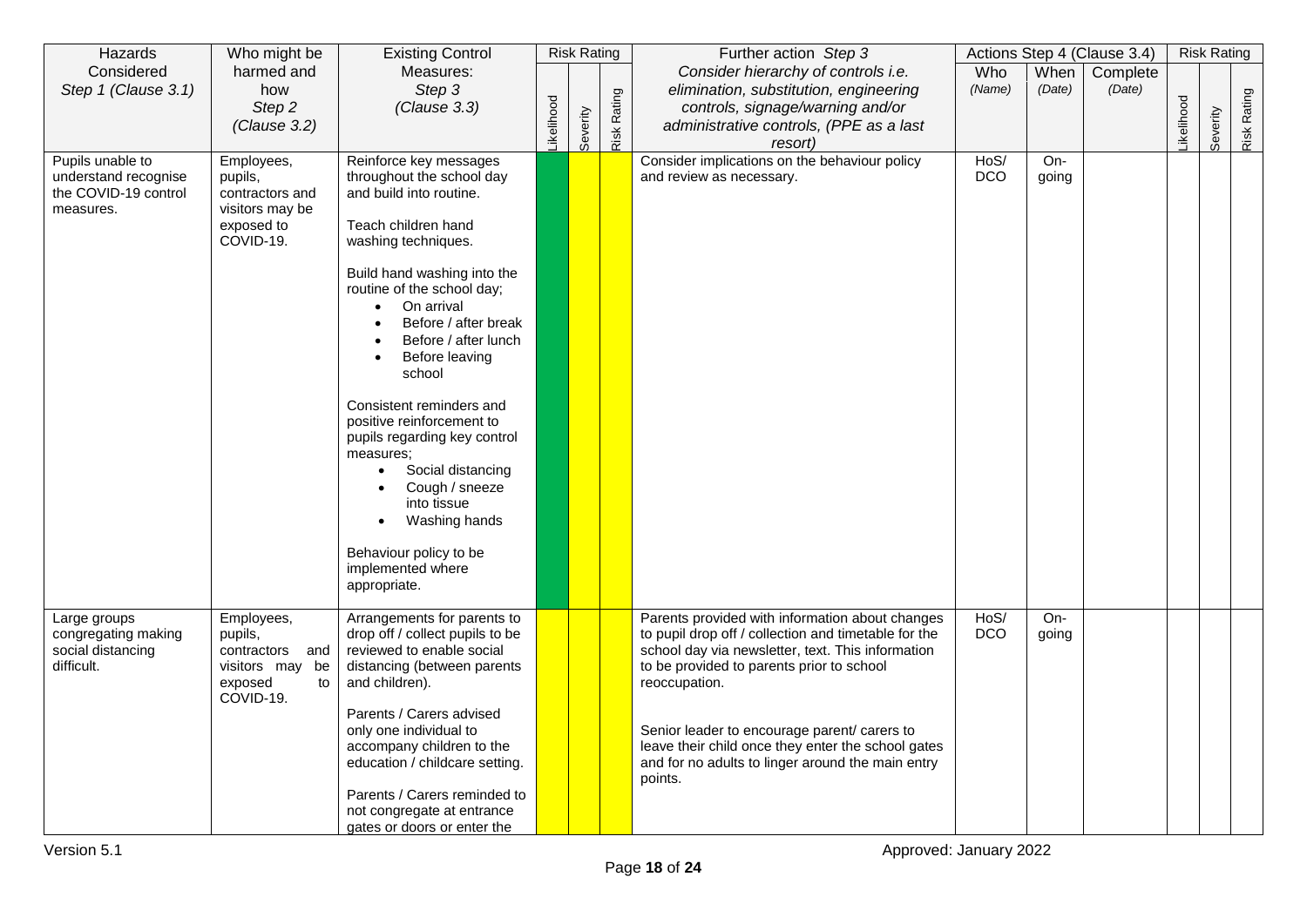| Hazards                                                                          | Who might be                                                     | <b>Existing Control</b>                                                                                                                                                                                                                                                                                                                                                                                                       |                  | <b>Risk Rating</b> |             | Further action Step 3                                                                                                                                                                                                                                                                                                                                                                                                                                                                                                                                                            |                    |                | Actions Step 4 (Clause 3.4) |                  | <b>Risk Rating</b> |        |
|----------------------------------------------------------------------------------|------------------------------------------------------------------|-------------------------------------------------------------------------------------------------------------------------------------------------------------------------------------------------------------------------------------------------------------------------------------------------------------------------------------------------------------------------------------------------------------------------------|------------------|--------------------|-------------|----------------------------------------------------------------------------------------------------------------------------------------------------------------------------------------------------------------------------------------------------------------------------------------------------------------------------------------------------------------------------------------------------------------------------------------------------------------------------------------------------------------------------------------------------------------------------------|--------------------|----------------|-----------------------------|------------------|--------------------|--------|
| Considered<br>Step 1 (Clause 3.1)                                                | harmed and<br>how                                                | Measures:<br>Step 3                                                                                                                                                                                                                                                                                                                                                                                                           |                  |                    |             | Consider hierarchy of controls i.e.<br>elimination, substitution, engineering                                                                                                                                                                                                                                                                                                                                                                                                                                                                                                    | Who<br>(Name)      | When<br>(Date) | Complete<br>(Date)          |                  |                    |        |
|                                                                                  | Step 2                                                           | (Clause 3.3)                                                                                                                                                                                                                                                                                                                                                                                                                  |                  |                    |             | controls, signage/warning and/or                                                                                                                                                                                                                                                                                                                                                                                                                                                                                                                                                 |                    |                |                             |                  |                    | Rating |
|                                                                                  | (Clause 3.2)                                                     |                                                                                                                                                                                                                                                                                                                                                                                                                               | <b>ikelihood</b> | Severity           | Risk Rating | administrative controls, (PPE as a last                                                                                                                                                                                                                                                                                                                                                                                                                                                                                                                                          |                    |                |                             | <b>ikelihood</b> | Severity           | Risk   |
|                                                                                  |                                                                  |                                                                                                                                                                                                                                                                                                                                                                                                                               |                  |                    |             | resort)                                                                                                                                                                                                                                                                                                                                                                                                                                                                                                                                                                          |                    |                |                             |                  |                    |        |
|                                                                                  |                                                                  | site (unless they have a pre-<br>arranged appointment -<br>which should be conducted<br>safely).<br>Arrangements for break<br>times and lunch times<br>reviewed and implemented<br>to enable social distancing<br>(e.g. stagger timings).<br>Arrangements for the<br>movement of pupils around<br>school to be reviewed,<br>implemented and managed<br>(e.g, stagger timings, limit<br>need for movement around<br>building). |                  |                    |             | Parent/carers not allowed into the main school<br>office area until after 9.15am, and by prior<br>appointment only.<br>Staff to not engage in lengthy conversations with<br>parent/carers during drop-off/end of the day<br>points. Conversations relating to pupils to be<br>carried out via a phone call, where possible.<br>Staff welfare and breaks is considered.<br>Arrangements in place to ensure a suitable rest<br>area for employees.<br>Staff to minimize interaction with other staff in<br>different groups and not congregate in the<br>staffroom or other areas. |                    |                |                             |                  |                    |        |
|                                                                                  |                                                                  | Assemblies to be kept to a<br>minimum time and to take<br>place in a well-ventilated<br>room<br>Minimise use of staff rooms<br>whilst maintaining break<br>times for staff.                                                                                                                                                                                                                                                   |                  |                    |             |                                                                                                                                                                                                                                                                                                                                                                                                                                                                                                                                                                                  |                    |                |                             |                  |                    |        |
| Inadequate<br>management of                                                      | Employees,<br>pupils,                                            | Avoid and discourage any<br>unnecessary visitors to site.                                                                                                                                                                                                                                                                                                                                                                     |                  |                    |             | DCO/SBM, Jo Hughes and HoS, Celia Smith, to<br>review and implement adaptations to reception                                                                                                                                                                                                                                                                                                                                                                                                                                                                                     | HoS/<br><b>DCO</b> | On-<br>going   |                             |                  |                    |        |
| contractors and / or<br>visitors increasing risk<br>of COVID-19<br>transmission. | contractors and<br>visitors may be<br>exposed<br>to<br>COVID-19. | Avoid any contractor works<br>unless emergency or<br>essential.                                                                                                                                                                                                                                                                                                                                                               |                  |                    |             | area, including signing in procedures.<br>Parents to be informed of procedures for entering<br>school, if required.                                                                                                                                                                                                                                                                                                                                                                                                                                                              |                    |                |                             |                  |                    |        |
|                                                                                  |                                                                  | Communicate with<br>contractors and suppliers<br>that need to prepare to                                                                                                                                                                                                                                                                                                                                                      |                  |                    |             | All payments for school related purchases to be<br>cashless via SQUD.                                                                                                                                                                                                                                                                                                                                                                                                                                                                                                            |                    |                |                             |                  |                    |        |
|                                                                                  |                                                                  | support school arrangements<br>(e.g. cleaning, catering, food<br>supplies, hygiene suppliers)                                                                                                                                                                                                                                                                                                                                 |                  |                    |             | Site Manager, Gary Cox and SBM, Jo Hughes, to<br>conduct contractor induction and maintain a<br>record.                                                                                                                                                                                                                                                                                                                                                                                                                                                                          |                    |                |                             |                  |                    |        |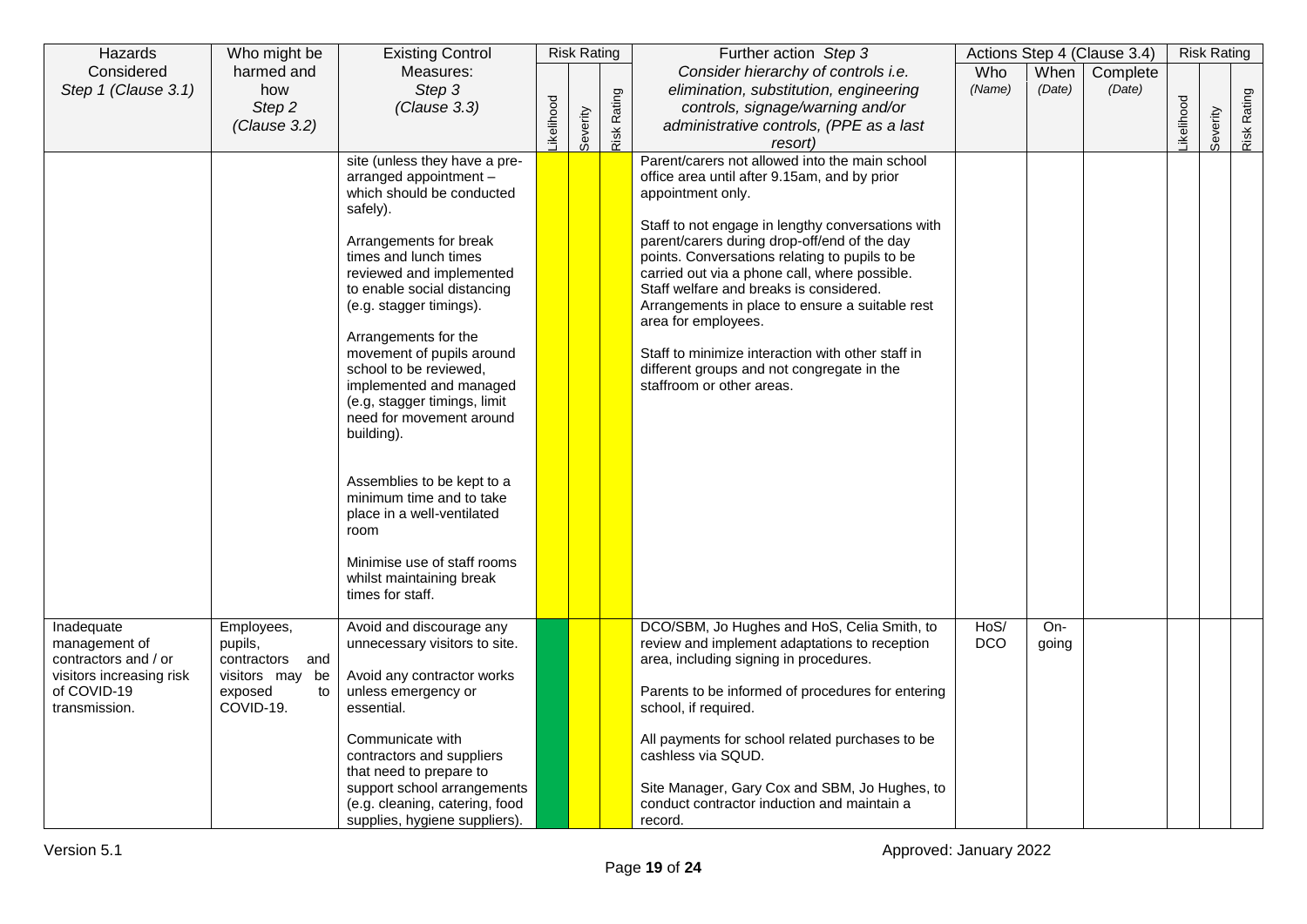| Hazards                                                                                  | Who might be                                                                                                                                            | <b>Existing Control</b>                                                                                                                                                                                                                                                                                                                                                                                                                                                                                         |           | <b>Risk Rating</b> |             | Further action Step 3                                                                                                                                                                                                                                                                                                                                                                                                                                                                                                                                                    |                    |                | Actions Step 4 (Clause 3.4) |           | <b>Risk Rating</b> |             |
|------------------------------------------------------------------------------------------|---------------------------------------------------------------------------------------------------------------------------------------------------------|-----------------------------------------------------------------------------------------------------------------------------------------------------------------------------------------------------------------------------------------------------------------------------------------------------------------------------------------------------------------------------------------------------------------------------------------------------------------------------------------------------------------|-----------|--------------------|-------------|--------------------------------------------------------------------------------------------------------------------------------------------------------------------------------------------------------------------------------------------------------------------------------------------------------------------------------------------------------------------------------------------------------------------------------------------------------------------------------------------------------------------------------------------------------------------------|--------------------|----------------|-----------------------------|-----------|--------------------|-------------|
| Considered<br>Step 1 (Clause 3.1)                                                        | harmed and<br>how                                                                                                                                       | Measures:<br>Step 3                                                                                                                                                                                                                                                                                                                                                                                                                                                                                             |           |                    |             | Consider hierarchy of controls i.e.<br>elimination, substitution, engineering                                                                                                                                                                                                                                                                                                                                                                                                                                                                                            | Who<br>(Name)      | When<br>(Date) | Complete<br>(Date)          |           |                    |             |
|                                                                                          | Step 2                                                                                                                                                  | (Clause 3.3)                                                                                                                                                                                                                                                                                                                                                                                                                                                                                                    | ikelihood |                    | Risk Rating | controls, signage/warning and/or                                                                                                                                                                                                                                                                                                                                                                                                                                                                                                                                         |                    |                |                             | ikelihood |                    | Risk Rating |
|                                                                                          | (Clause 3.2)                                                                                                                                            |                                                                                                                                                                                                                                                                                                                                                                                                                                                                                                                 |           | Severity           |             | administrative controls, (PPE as a last                                                                                                                                                                                                                                                                                                                                                                                                                                                                                                                                  |                    |                |                             |           | Severity           |             |
|                                                                                          |                                                                                                                                                         | Inform parents / carers to<br>minimise visits to school /<br>contact with reception and<br>use alternative means e.g.<br>telephone, email etc. where<br>possible.<br>Review and implement<br>procedures within the<br>reception area of school,<br>Key procedures for working<br>in the school environment<br>and COVID-19 controls<br>discussed with visitors /<br>contractors on arrival.<br>Contractor induction form<br>(SR77) completed with<br>contractors on arrival at site<br>and a record maintained. |           |                    |             | resort)<br>The SR77 Contractor Induction Form is available<br>on the Nottinghamshire Schools Portal at:<br>https://www.nottinghamshire.gov.uk/schoolsporta<br>l/health-and-safety/premises-health-and-safety-<br>file-yellow-folder/8-control-of-contractors                                                                                                                                                                                                                                                                                                             |                    |                |                             |           |                    |             |
| Risk of fire and delayed<br>evacuation due to<br>insufficient fire safety<br>management. | Staff,<br>pupils,<br>visitors,<br>contractors and<br>members of the<br>public may be<br>subject to serious<br>injury / death in<br>the event of a fire. | Review the fire risk<br>assessment to take into<br>account any changes to the<br>use of building and / or<br>rooms within it.<br>Consider any new fire<br>hazards which may have<br>been introduced, e.g.<br>increased supplies of PPE<br>(source of fuel / block exits),<br>alcohol hand gel (flammable<br>- kept away from heat<br>sources) etc.<br>Doors propped open (to<br>minimise contact and aid<br>ventilation) <b>MUST</b> be closed<br>on sounding of the fire alarm<br>(during emergency            |           |                    |             | Head of School, with Site Manger will be<br>responsible for reviewing the fire risk<br>assessment.<br>Head of School, with Site Manager will be<br>responsible for updating any fire evacuation<br>routes.<br>Evacuation points reviewed and shared with<br>staff.<br>Site manager, Gary Cox will be responsible for<br>routine monitoring of fire safety provisions and<br>maintaining a record within the fire log book.<br>Gary Cox, Site Manager, will be responsible for<br>daily checks of the school building to ensure fire<br>evacuation routes are kept clear. | HoS/<br><b>DCO</b> | $On-$<br>going |                             |           |                    |             |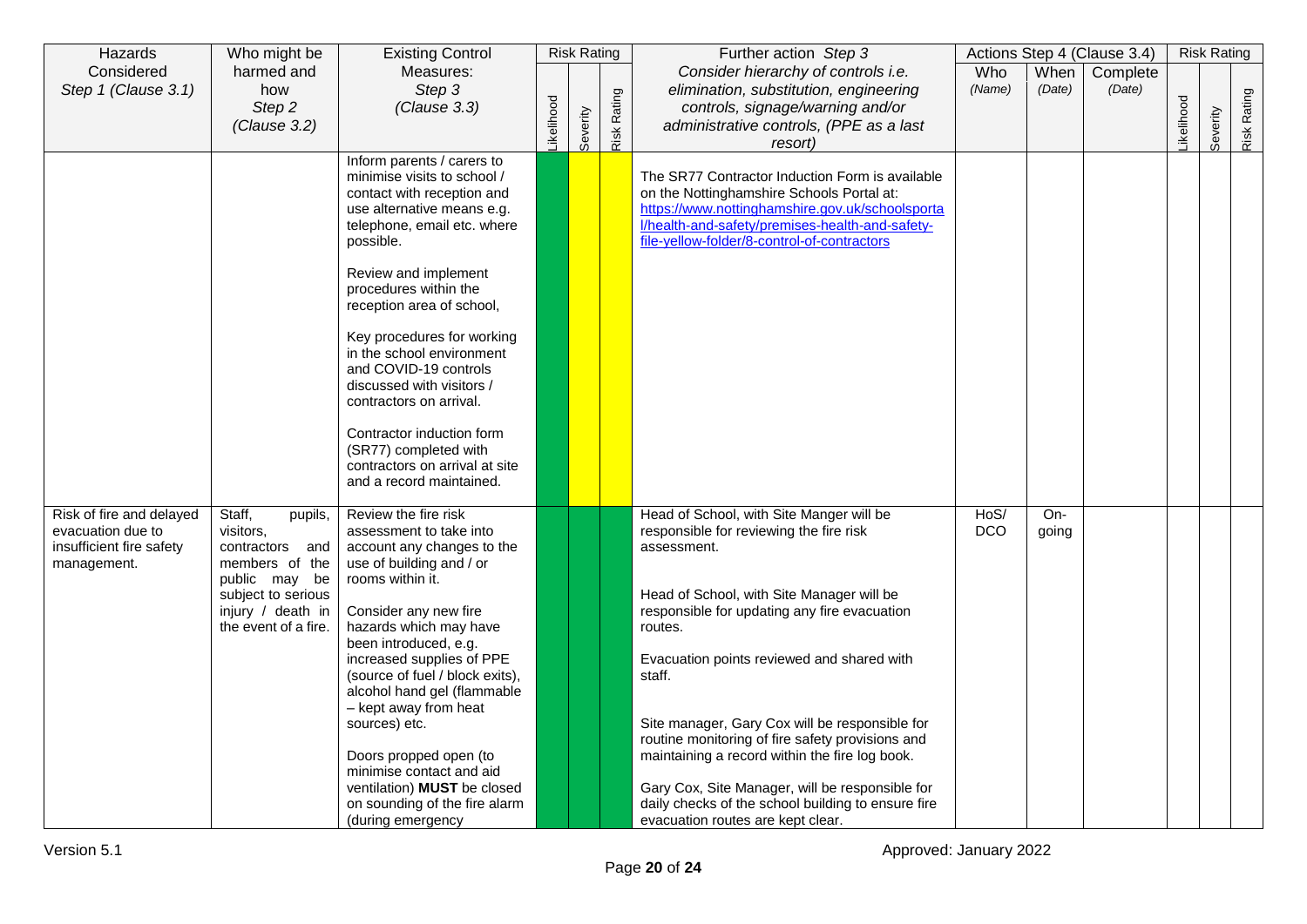| Hazards              | Who might be                   | <b>Existing Control</b>                                      |           | <b>Risk Rating</b> |             | Further action Step 3                                                                    |            |        | Actions Step 4 (Clause 3.4) |           | <b>Risk Rating</b> |             |
|----------------------|--------------------------------|--------------------------------------------------------------|-----------|--------------------|-------------|------------------------------------------------------------------------------------------|------------|--------|-----------------------------|-----------|--------------------|-------------|
| Considered           | harmed and                     | Measures:                                                    |           |                    |             | Consider hierarchy of controls i.e.                                                      | Who        | When   | Complete                    |           |                    |             |
| Step 1 (Clause 3.1)  | how                            | Step 3                                                       |           |                    |             | elimination, substitution, engineering                                                   | (Name)     | (Date) | (Date)                      |           |                    |             |
|                      | Step 2                         | (Clause 3.3)                                                 |           |                    |             | controls, signage/warning and/or                                                         |            |        |                             |           |                    |             |
|                      | (Clause 3.2)                   |                                                              | ikelihood | Severity           | Risk Rating | administrative controls, (PPE as a last                                                  |            |        |                             | ikelihood | Severity           | Risk Rating |
|                      |                                |                                                              |           |                    |             | resort)                                                                                  |            |        |                             |           |                    |             |
|                      |                                | evacuation) and at the end of<br>the school day (overnight). |           |                    |             |                                                                                          |            |        |                             |           |                    |             |
|                      |                                |                                                              |           |                    |             |                                                                                          |            |        |                             |           |                    |             |
|                      |                                | Fire doors <b>MUST NOT</b> be                                |           |                    |             |                                                                                          |            |        |                             |           |                    |             |
|                      |                                | propped open.                                                |           |                    |             |                                                                                          |            |        |                             |           |                    |             |
|                      |                                |                                                              |           |                    |             |                                                                                          |            |        |                             |           |                    |             |
|                      |                                | Fire evacuation routes to be<br>kept clear at all times.     |           |                    |             |                                                                                          |            |        |                             |           |                    |             |
|                      |                                |                                                              |           |                    |             |                                                                                          |            |        |                             |           |                    |             |
|                      |                                | Safe egress from the                                         |           |                    |             |                                                                                          |            |        |                             |           |                    |             |
|                      |                                | building MUST be                                             |           |                    |             |                                                                                          |            |        |                             |           |                    |             |
|                      |                                | considered during any<br>reconfiguration of room             |           |                    |             |                                                                                          |            |        |                             |           |                    |             |
|                      |                                | layout / usage.                                              |           |                    |             |                                                                                          |            |        |                             |           |                    |             |
|                      |                                |                                                              |           |                    |             |                                                                                          |            |        |                             |           |                    |             |
|                      |                                | Changes to fire evacuation                                   |           |                    |             |                                                                                          |            |        |                             |           |                    |             |
|                      |                                | procedures or roles                                          |           |                    |             |                                                                                          |            |        |                             |           |                    |             |
|                      |                                | supporting fire evacuation<br>will be communicated to all    |           |                    |             |                                                                                          |            |        |                             |           |                    |             |
|                      |                                | staff via staff handbook,                                    |           |                    |             |                                                                                          |            |        |                             |           |                    |             |
|                      |                                | INSET- H&S briefing, staff                                   |           |                    |             |                                                                                          |            |        |                             |           |                    |             |
|                      |                                | meetings                                                     |           |                    |             |                                                                                          |            |        |                             |           |                    |             |
|                      |                                | Personal Emergency                                           |           |                    |             | SENCo, will be responsible for reviewing PEEPs                                           |            |        |                             |           |                    |             |
|                      |                                | Evacuation Plans (PEEPs)                                     |           |                    |             | regularly and amending support plans as                                                  |            |        |                             |           |                    |             |
|                      |                                | <b>MUST</b> be reviewed to ensure                            |           |                    |             | required.                                                                                |            |        |                             |           |                    |             |
|                      |                                | support can be provided to                                   |           |                    |             |                                                                                          |            |        |                             |           |                    |             |
|                      |                                | staff and pupils.                                            |           |                    |             | The Fire Log Book and blank PEEPs are<br>available on the Nottinghamshire Schools Portal |            |        |                             |           |                    |             |
|                      |                                | Contingency plans in place                                   |           |                    |             | at:                                                                                      |            |        |                             |           |                    |             |
|                      |                                | for alternative support for                                  |           |                    |             | https://www.nottinghamshire.gov.uk/schoolsporta                                          |            |        |                             |           |                    |             |
|                      |                                | PEEPs due to staff absence.                                  |           |                    |             | l/health-and-safety/premises-health-and-safety-                                          |            |        |                             |           |                    |             |
|                      |                                | Alcohol hand gel MUST not                                    |           |                    |             | file-yellow-folder/9-fire-safety                                                         |            |        |                             |           |                    |             |
|                      |                                | be kept in cars due to fire                                  |           |                    |             |                                                                                          |            |        |                             |           |                    |             |
|                      |                                | risk in hot temperatures.                                    |           |                    |             |                                                                                          |            |        |                             |           |                    |             |
| Inadequate first aid | In the event of an             | Adequate number of first                                     |           |                    |             | HSE guidance is available on the Health and                                              | HoS/       | $On-$  |                             |           |                    |             |
| provision in school. | accident, injury or            | aiders, emergency first                                      |           |                    |             | Safety (First Aid) Regulations 1981, accessible                                          | <b>DCO</b> | going  |                             |           |                    |             |
|                      | emergency<br>situation, staff, | aiders, paediatric first aiders<br>available in school.      |           |                    |             | via:<br>https://www.hse.gov.uk/pubns/books/l74.htm                                       |            |        |                             |           |                    |             |
|                      | pupils and                     |                                                              |           |                    |             |                                                                                          |            |        |                             |           |                    |             |
|                      | visitors may                   |                                                              |           |                    |             |                                                                                          |            |        |                             |           |                    |             |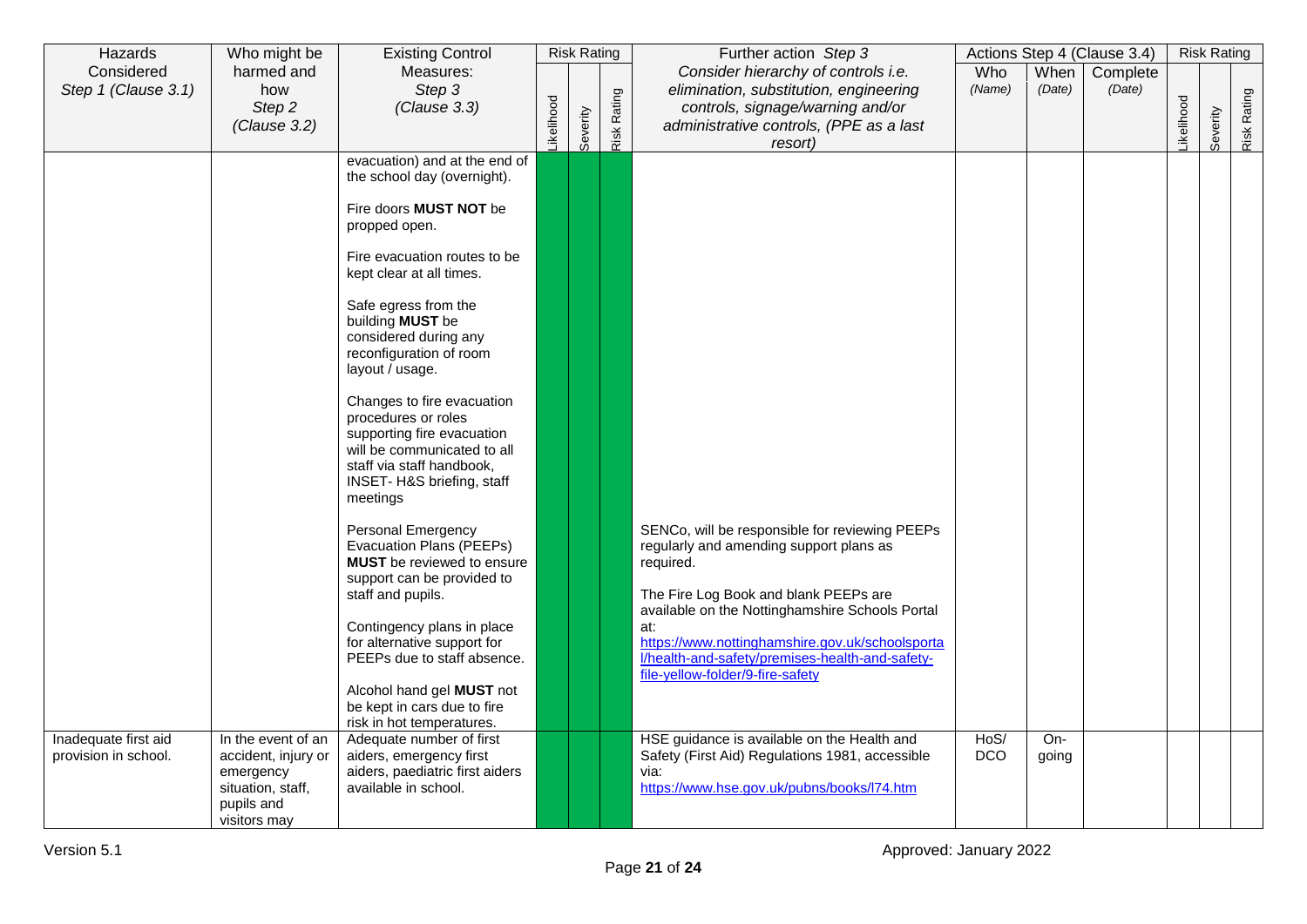| Hazards             | Who might be                                                                 | <b>Existing Control</b>                                                                                                                                                                                                                                                                                        |                  | <b>Risk Rating</b> |             | Further action Step 3                                                                                                                                                                                                                                                                                                                                                                                                                                                                                                                                                                                                                                                                                                                                                                                                                                                                                                                                                                                                 |            |        | Actions Step 4 (Clause 3.4) |           | <b>Risk Rating</b> |             |
|---------------------|------------------------------------------------------------------------------|----------------------------------------------------------------------------------------------------------------------------------------------------------------------------------------------------------------------------------------------------------------------------------------------------------------|------------------|--------------------|-------------|-----------------------------------------------------------------------------------------------------------------------------------------------------------------------------------------------------------------------------------------------------------------------------------------------------------------------------------------------------------------------------------------------------------------------------------------------------------------------------------------------------------------------------------------------------------------------------------------------------------------------------------------------------------------------------------------------------------------------------------------------------------------------------------------------------------------------------------------------------------------------------------------------------------------------------------------------------------------------------------------------------------------------|------------|--------|-----------------------------|-----------|--------------------|-------------|
| Considered          | harmed and                                                                   | Measures:                                                                                                                                                                                                                                                                                                      |                  |                    |             | Consider hierarchy of controls i.e.                                                                                                                                                                                                                                                                                                                                                                                                                                                                                                                                                                                                                                                                                                                                                                                                                                                                                                                                                                                   | <b>Who</b> | When   | Complete                    |           |                    |             |
| Step 1 (Clause 3.1) | how                                                                          | Step 3                                                                                                                                                                                                                                                                                                         |                  |                    |             | elimination, substitution, engineering                                                                                                                                                                                                                                                                                                                                                                                                                                                                                                                                                                                                                                                                                                                                                                                                                                                                                                                                                                                | (Name)     | (Date) | (Date)                      |           |                    |             |
|                     | Step 2                                                                       | (Clause 3.3)                                                                                                                                                                                                                                                                                                   |                  |                    |             | controls, signage/warning and/or                                                                                                                                                                                                                                                                                                                                                                                                                                                                                                                                                                                                                                                                                                                                                                                                                                                                                                                                                                                      |            |        |                             |           |                    |             |
|                     | (Clause 3.2)                                                                 |                                                                                                                                                                                                                                                                                                                | <b>ikelihood</b> | Severity           | Risk Rating | administrative controls, (PPE as a last                                                                                                                                                                                                                                                                                                                                                                                                                                                                                                                                                                                                                                                                                                                                                                                                                                                                                                                                                                               |            |        |                             | ikelihood | Severity           | Risk Rating |
|                     | suffer as a result                                                           | A specific risk assessment to                                                                                                                                                                                                                                                                                  |                  |                    |             | resort)<br>The Health and Safety Executive (HSE) has                                                                                                                                                                                                                                                                                                                                                                                                                                                                                                                                                                                                                                                                                                                                                                                                                                                                                                                                                                  |            |        |                             |           |                    |             |
|                     | of inadequate<br>first aid provision<br>or incorrect first<br>aid treatment. | be produced to assess the<br>first aid provision in school.<br>To be reviewed regularly and<br>updated following any<br>changes to staffing, pupil<br>numbers etc.<br>Specific first aid risk<br>assessment to include<br>consideration for additional<br>RPE/PPE required to<br>facilitate care. Where a need |                  |                    |             | issued guidance for first aid during the<br>coronavirus (COVID-19) outbreak, available via:<br>https://www.hse.gov.uk/coronavirus/first-aid-and-<br>medicals/first-aid-certificate-coronavirus.htm<br>The Department for Education has issued early<br>years foundation stage: coronavirus<br>disapplications, which provides further<br>information regarding the requirement for<br>paediatric first aiders. This is accessible via:                                                                                                                                                                                                                                                                                                                                                                                                                                                                                                                                                                                |            |        |                             |           |                    |             |
|                     |                                                                              | is identified these items must<br>be available and staff<br>informed of requirements.<br>Training issued and<br>refreshed continually to first<br>aiders.<br>First aid kits suitably<br>stocked, located and<br>checked routinely.<br>School awareness of method<br>for contacting emergency<br>services.      |                  |                    |             | https://www.gov.uk/government/publications/earl<br>y-years-foundation-stage-framework--2/early-<br>years-foundation-stage-coronavirus-<br>disapplications<br>Template first aid risk assessments (SR92/93)<br>available on the Nottinghamshire Schools Portal<br>via:<br>https://www.nottinghamshire.gov.uk/schoolsporta<br>l/health-and-safety/risk-assessment<br>If the need for PPE/RPE is required, then staff<br>must be trained in the safe putting on and<br>removal of items.<br>If RPE is required, training and face-fit testing will<br>be required. In this instance please email the<br>NCC H&S Team for assistance at<br>hands@nottscc.gov.uk.<br>Government guidance issued for COVID-19<br>Personal Protective Equipment is available at:<br>https://www.gov.uk/government/collections/coron<br>avirus-covid-19-personal-protective-equipment-<br>ppe<br>HSE guidance related to COVID-19 and face-fit<br>testing is available at:<br>https://www.hse.gov.uk/coronavirus/ppe-face-<br>masks/index.htm |            |        |                             |           |                    |             |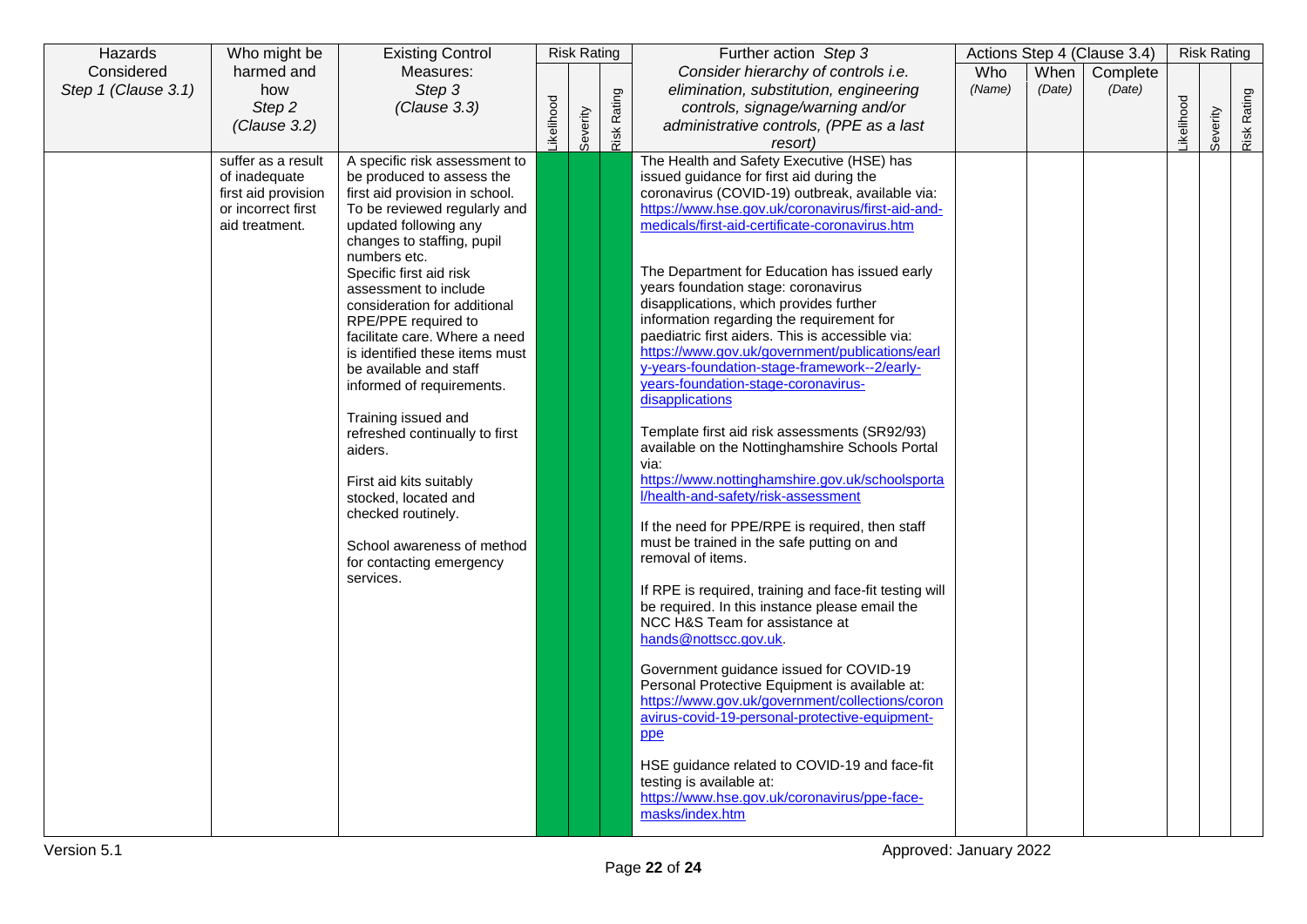| Hazards                                                                                                                                     | Who might be                                                                                                                                      | <b>Existing Control</b>                                                                                                                                                                                                                                                                                                                                                                  |                |                  | <b>Risk Rating</b> |             | Further action Step 3                                                                                                                                                                                                                                                                                      |                       |                | Actions Step 4 (Clause 3.4) |              | <b>Risk Rating</b> |             |
|---------------------------------------------------------------------------------------------------------------------------------------------|---------------------------------------------------------------------------------------------------------------------------------------------------|------------------------------------------------------------------------------------------------------------------------------------------------------------------------------------------------------------------------------------------------------------------------------------------------------------------------------------------------------------------------------------------|----------------|------------------|--------------------|-------------|------------------------------------------------------------------------------------------------------------------------------------------------------------------------------------------------------------------------------------------------------------------------------------------------------------|-----------------------|----------------|-----------------------------|--------------|--------------------|-------------|
| Considered<br>Step 1 (Clause 3.1)                                                                                                           | harmed and<br>how<br>Step 2<br>(Clause 3.2)                                                                                                       | Measures:<br>Step 3<br>(Clause 3.3)                                                                                                                                                                                                                                                                                                                                                      |                | <b>ikelihood</b> | Severity           | Risk Rating | Consider hierarchy of controls i.e.<br>elimination, substitution, engineering<br>controls, signage/warning and/or<br>administrative controls, (PPE as a last<br><i>resort</i> )                                                                                                                            | Who<br>(Name)         | When<br>(Date) | Complete<br>(Date)          | elihood<br>뢋 | Severity           | Risk Rating |
| Staff experience<br>violence, verbal abuse<br>and aggression from<br>parents / pupils / visitors<br>contractors / members<br>of the public. | Staff and pupils<br>may suffer<br>stress, anxiety<br>and physical<br>injuries (cuts,<br>bruising,<br>fractures) if<br>abusive incidents<br>occur. | Adequate supervision and<br>awareness of pupil<br>behaviours at all times.<br>Staff received Coping with<br><b>Risky Behaviours (CRB)</b><br>training as necessary.<br>Awareness of safeguarding<br>pupils reporting procedures<br>and designated safeguarding<br>officer.<br>Parents / visitors / members<br>of the public informed that<br>abusive behaviour will not be<br>tolerated. |                |                  |                    |             | All incidents where staff experience violence,<br>verbal abuse or aggression MUST be reported<br>on Wellworker as "physical violence" or "verbal<br>abuse or threat". Wellworker can be accessed<br>via: https://nottscc-<br>safety.oshens.com/login/default.aspx?ClassicSes<br>sion=clear&CountrySet=true | HoS/<br><b>DCO</b>    | On-<br>going   |                             |              |                    |             |
| conditions                                                                                                                                  | Consider if any additional hazards are created and control measures are required if this activity is undertaken in non-routine or emergency       |                                                                                                                                                                                                                                                                                                                                                                                          |                |                  |                    |             |                                                                                                                                                                                                                                                                                                            | Review Date (Step 5): |                |                             |              |                    |             |
| <b>Assessors Signature:</b>                                                                                                                 |                                                                                                                                                   |                                                                                                                                                                                                                                                                                                                                                                                          | Date: 07.01.22 |                  |                    |             | <b>Authorised By: C.A. Smith</b>                                                                                                                                                                                                                                                                           |                       |                | Date: 07.01.22              |              |                    |             |

| Harm                                                 | High (e.g. death or<br>paralysis, long term<br>serious ill health)                              | <b>Medium</b> | <b>High</b>   | <b>High</b>   |
|------------------------------------------------------|-------------------------------------------------------------------------------------------------|---------------|---------------|---------------|
| $\overline{\mathbf{o}}$<br><b>Potential Severity</b> | Medium (an injury<br>requiring further medical<br>assistance or is a<br><b>RIDDOR incident)</b> | Low           | <b>Medium</b> | <b>High</b>   |
|                                                      | Low (minor injuries<br>requiring first aid)                                                     | Low           | Low           | <b>Medium</b> |